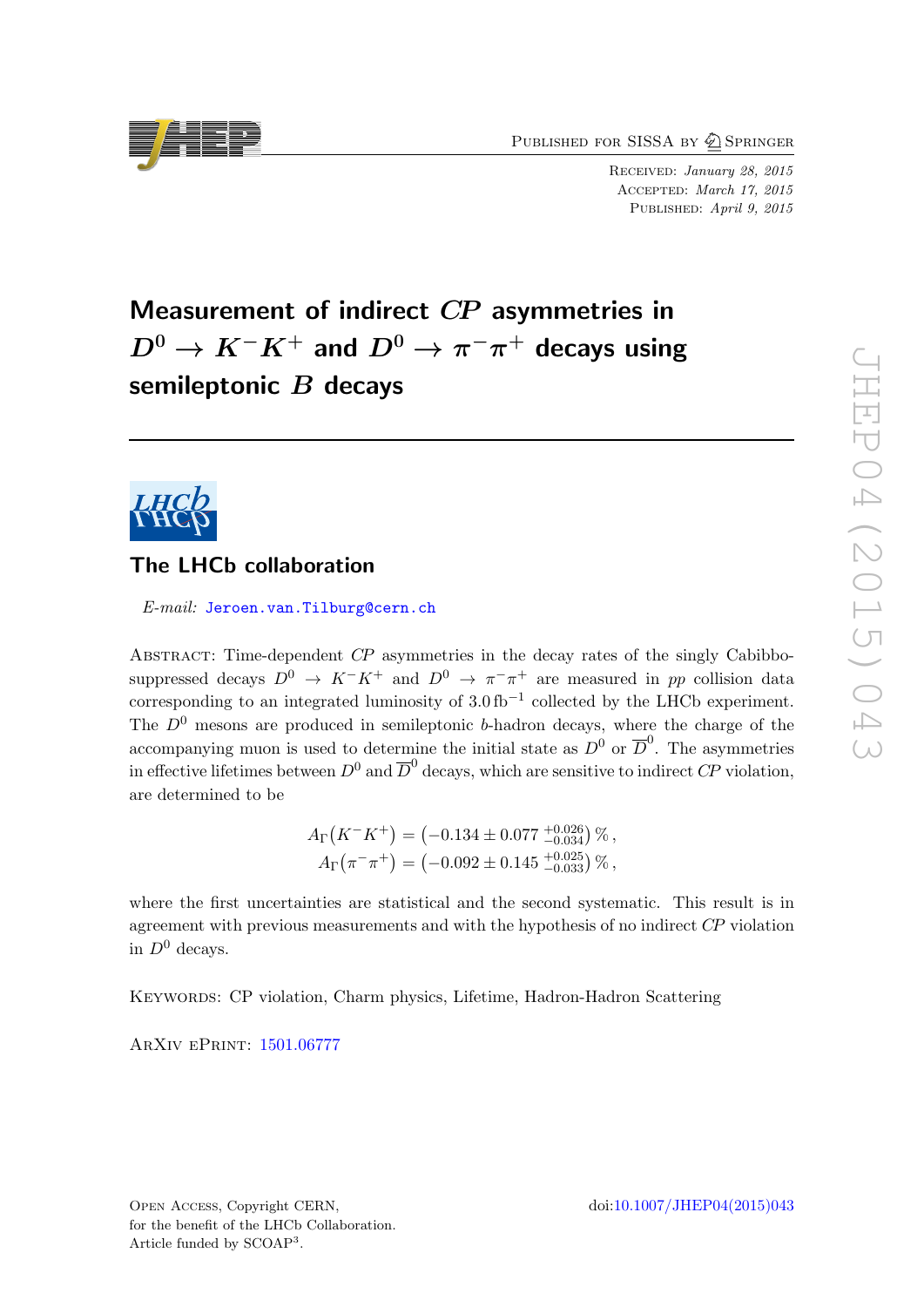## Contents

|                        | 1 Introduction                                    | 1                       |
|------------------------|---------------------------------------------------|-------------------------|
|                        | 2 Formalism and method                            | $\bf{2}$                |
|                        | 3 Detector and simulation                         | $\bf{3}$                |
|                        | 4 Data set and selection                          | $\bf{3}$                |
|                        | 5 Determination of $A_{\Gamma}$                   | $\overline{4}$          |
|                        | 6 Systematic uncertainties and consistency checks | $\overline{\mathbf{7}}$ |
|                        | 7 Conclusions                                     | 9                       |
| The LHCb collaboration |                                                   | 14                      |

## <span id="page-1-0"></span>1 Introduction

In neutral meson systems, mixing may occur between the particle and anti-particle states. This mixing is very small in the charm-meson  $(D^0)$  system. Experimentally, a small, non-zero  $D^0$ – $\overline{D}{}^0$  mixing is now firmly established by several experiments [\[1–](#page-11-0)[6\]](#page-11-1), where the average of these measurements excludes zero mixing at more than 11 standard deviations [\[7\]](#page-11-2). This opens up the possibility to search for a breaking of the charge-parity  $(CP)$  symmetry occurring in the  $D^0-\overline{D}{}^0$  mixing alone or in the interference between the mixing and decay amplitudes. This is called indirect CP violation and the corresponding asymmetry is predicted to be  $\mathcal{O}(10^{-4})$  [\[8,](#page-11-3) [9\]](#page-11-4), but can be enhanced in theories beyond the Standard Model [\[10\]](#page-11-5). Indirect CP violation can be measured in decays to CP eigenstates such as the singly Cabibbo-suppressed decays  $D^0 \to K^-K^+$  and  $D^0 \to \pi^- \pi^+$  (the inclusion of charge-conjugate processes is implied hereafter) from the asymmetry between the effective  $D^0$  and  $\overline{D}{}^0$  lifetimes,  $A_{\Gamma}$ . The effective lifetime is the lifetime obtained from a single exponential fit to the decay-time distribution. Several measurements of  $A_{\Gamma}$  exist  $[1, 11, 12]$  $[1, 11, 12]$  $[1, 11, 12]$  $[1, 11, 12]$ . The most precise determination was made by LHCb with data corresponding to 1.0 fb<sup>-1</sup> of integrated luminosity, resulting in  $A_\Gamma(K^-K^+) = (-0.035 \pm 0.062 \pm 0.012)\%$ , and  $A_{\Gamma}(\pi^-\pi^+) = (0.033 \pm 0.106 \pm 0.014)\%$  [\[11\]](#page-11-6). When indirect CP violation is assumed to be the same in the two modes, the world average becomes  $A_{\Gamma} = (-0.014 \pm 0.052)\%$  [\[7\]](#page-11-2). In all previous measurements of  $A_{\Gamma}$ , the initial flavour of the neutral charm meson (i.e., whether it was a  $D^0$  or  $\overline{D}{}^0$  state) was determined (tagged) by the charge of the pion in a  $D^{*+} \to D^0 \pi^+$  decay. In this paper, the time-dependent CP asymmetry is measured in  $D^0$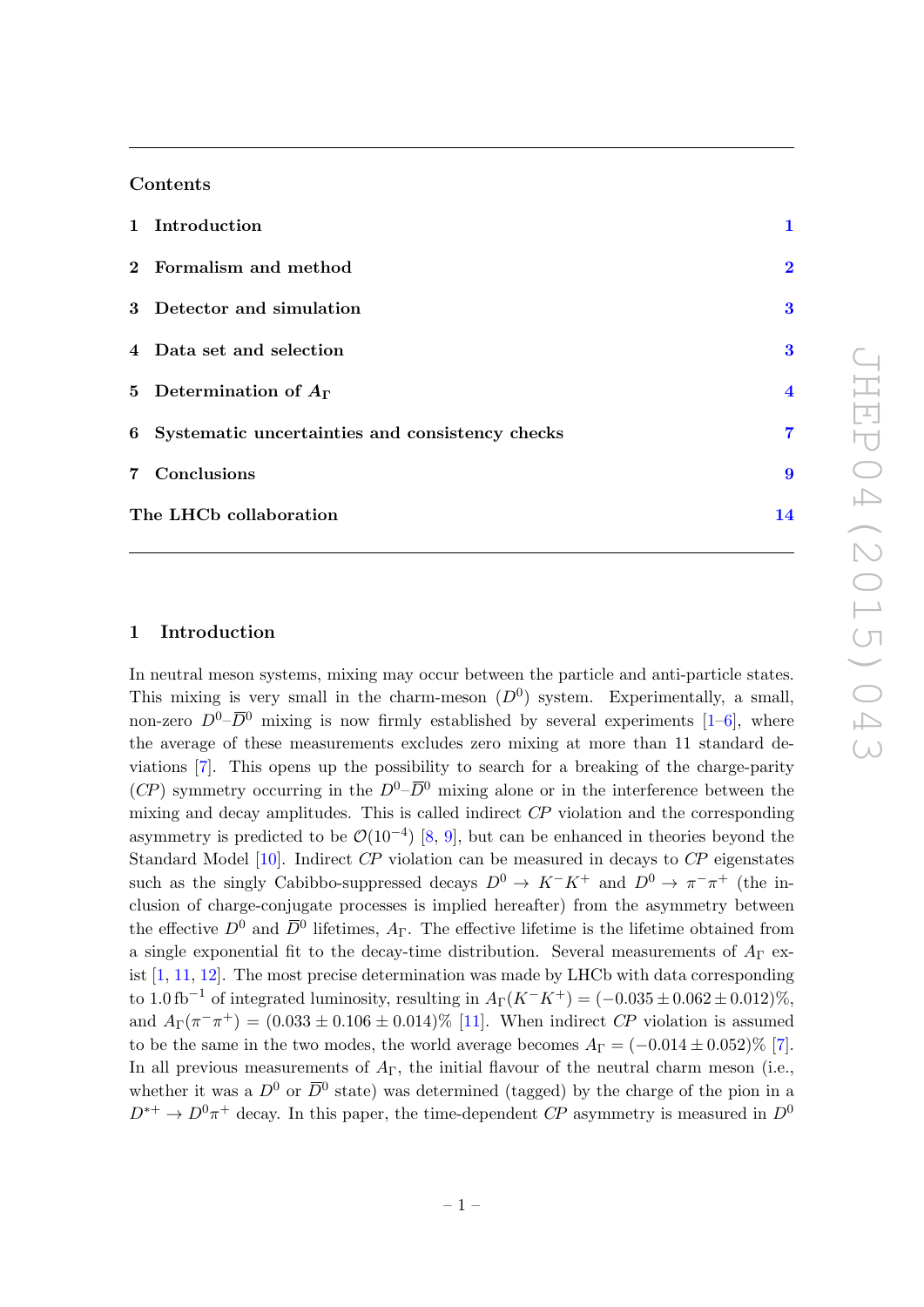decays originating from semileptonic b-hadron decays, where the charge of the accompanying muon is used to tag the flavour of the  $D^0$  meson. These samples are dominated by  $B^- \to D^0 \mu^- \overline{\nu}_{\mu} X$  and  $\overline{B}{}^0 \to D^0 \mu^- \overline{\nu}_{\mu} X$  decays, where X denotes other particle(s) possibly produced in the decay. The same data samples as for the measurement of time-integrated CP asymmetries [\[13\]](#page-12-1) are used.

## <span id="page-2-0"></span>2 Formalism and method

The time-dependent  $\mathbb{CP}$  asymmetry for a neutral  $D$  meson decaying to a  $\mathbb{CP}$  eigenstate,  $f$ , is defined as

$$
A_{CP}(t) \equiv \frac{\Gamma(D^0 \to f; t) - \Gamma(\overline{D}^0 \to f; t)}{\Gamma(D^0 \to f; t) + \Gamma(\overline{D}^0 \to f; t)},
$$
\n(2.1)

where  $\Gamma(D^0 \to f; t)$  and  $\Gamma(\overline{D}^0 \to f; t)$  are the time-dependent partial widths of initial  $D^0$ and  $\overline{D}^0$  mesons to final state f. The CP asymmetry can be approximated as [\[14\]](#page-12-2)

<span id="page-2-1"></span>
$$
A_{CP}(t) \approx A_{CP}^{\text{dir}} - A_{\Gamma} \frac{t}{\tau},\tag{2.2}
$$

where  $A_{CP}^{\text{dir}}$  is the direct CP asymmetry and  $\tau$  is the  $D^0$  lifetime. The linear decay-time dependence is determined by  $A_{\Gamma}$ , which is formally defined as

$$
A_{\Gamma} \equiv \frac{\hat{\Gamma}_{D^0} - \hat{\Gamma}_{\overline{D}^0}}{\hat{\Gamma}_{D^0} + \hat{\Gamma}_{\overline{D}^0}},\tag{2.3}
$$

where  $\hat{\Gamma}$  is the effective partial decay rate of an initial  $D^0$  or  $\overline{D}{}^0$  state to the CP eigenstate. Furthermore,  $A_{\Gamma}$  can be approximated in terms of the  $D^{0}-\overline{D}^{0}$  mixing parameters, x and y, as [\[15\]](#page-12-3)

$$
A_{\Gamma} \approx \left(A_{CP}^{\text{mix}}/2 - A_{CP}^{\text{dir}}\right) y \cos \phi - x \sin \phi, \qquad (2.4)
$$

where  $A_{CP}^{\text{mix}} = |q/p|^2 - 1$  describes CP violation in  $D^0$ - $\overline{D}{}^0$  mixing, with q and p the coefficients of the transformation from the flavour basis to the mass basis,  $|D_{1,2}\rangle = p|D^0\rangle \pm q|\overline{D}^0\rangle$ . The weak phase  $\phi$  describes CP violation in the interference between mixing and decay, and is specific to the decay mode. Finally,  $A_{\Gamma}$  receives a contribution from direct CP violation as well [\[16\]](#page-12-4).

The raw asymmetry is affected by the different detection efficiencies for positive and negative muons, and the different production rates of  $D^0$  and  $\overline{D}{}^0$  mesons. These effects introduce a shift to the constant term in eq.  $(2.2)$ , but have a negligible effect on the measurement of  $A_{\Gamma}$  (see section [6\)](#page-7-0). The decay  $D^{0} \to K^{-} \pi^{+}$ , also flavour-tagged by the muon from a semileptonic b-hadron decay, is used as a control channel. Since this is a Cabibbo-favoured decay mode, direct CP violation is expected to be negligible. More importantly, any indirect CP violation is heavily suppressed as the contribution from doubly Cabibbo-suppressed  $D^0 \to K^+\pi^-$  decays is small.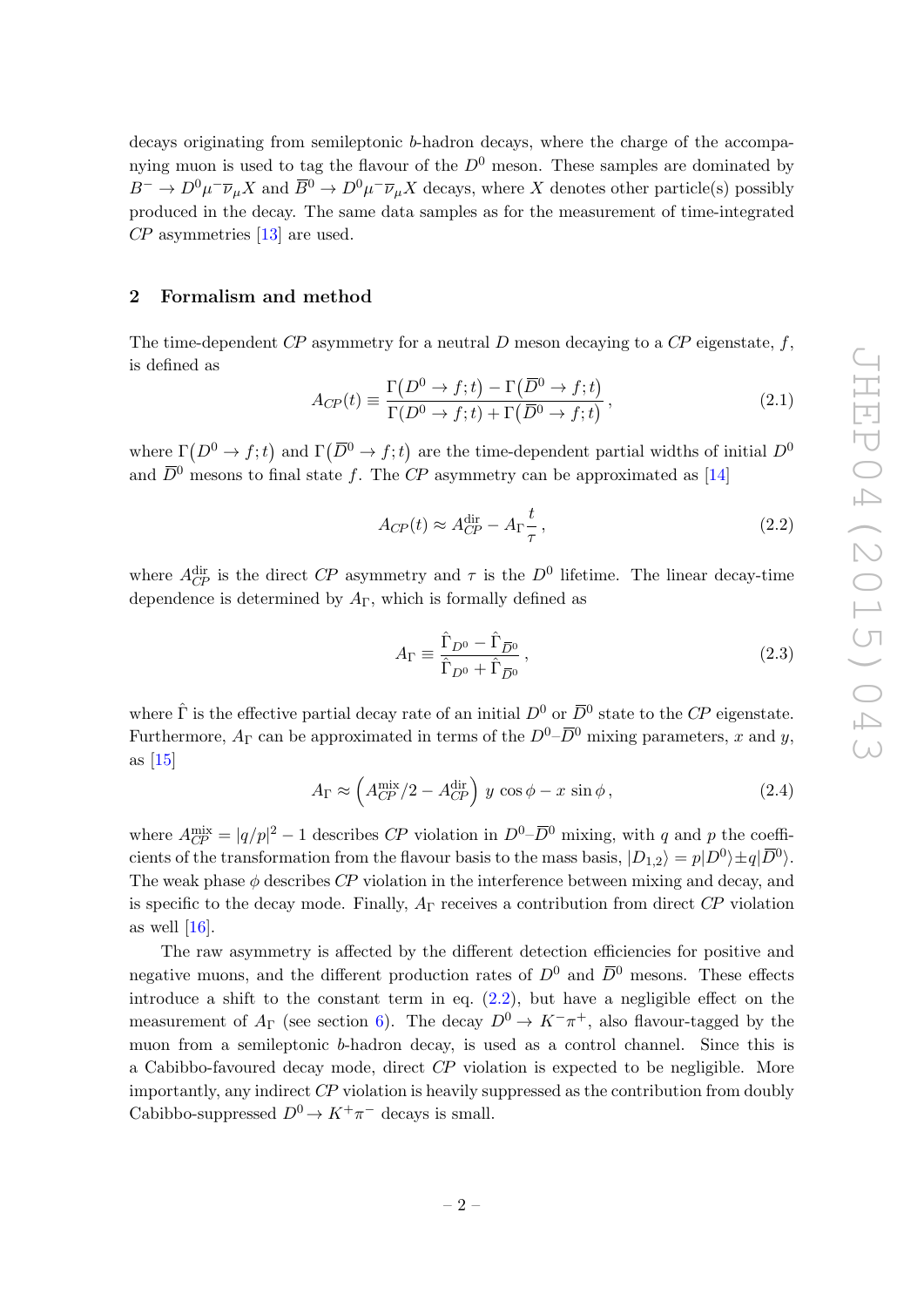#### <span id="page-3-0"></span>3 Detector and simulation

The LHCb detector [\[17,](#page-12-5) [18\]](#page-12-6) is a single-arm forward spectrometer covering the pseudorapidity range  $2 < \eta < 5$ , designed for the study of particles containing b or c quarks. The detector includes a high-precision tracking system consisting of a silicon-strip vertex detector surrounding the pp interaction region, a large-area silicon-strip detector located upstream of a dipole magnet with a bending power of about 4 Tm, and three stations of silicon-strip detectors and straw drift tubes placed downstream of the magnet. The polarity of the magnetic field is regularly reversed during data taking. The tracking system provides a measurement of momentum,  $p$ , with a relative uncertainty that varies from  $0.5\%$ at low momentum to  $1.0\%$  at  $200 \text{ GeV}/c$ . The minimum distance of a track to a primary vertex, the impact parameter, is measured with a resolution of  $(15 + 29/p_T)$  µm, where  $p<sub>T</sub>$  is the component of the momentum transverse to the beam, in GeV/c. Different types of charged hadrons are distinguished using information from two ring-imaging Cherenkov detectors. Photon, electron and hadron candidates are identified by a calorimeter system consisting of scintillating-pad and preshower detectors, an electromagnetic calorimeter and a hadronic calorimeter. Muons are identified by a system composed of alternating layers of iron and multiwire proportional chambers, situated behind the hadronic calorimeter. The trigger [\[19\]](#page-12-7) consists of a hardware stage, based on information from the calorimeter and muon systems, followed by a software stage, which applies a full event reconstruction.

In the simulation,  $pp$  collisions are generated using PYTHIA  $[20, 21]$  $[20, 21]$  $[20, 21]$  with a specific LHCb configuration  $[22]$ . Decays of hadronic particles are described by EVTGEN  $[23]$ , in which final-state radiation is generated using PHOTOS  $[24]$ . The interaction of the generated particles with the detector, and its response, are implemented using the Geant4 toolkit [\[25,](#page-12-13) [26\]](#page-12-14) as described in ref. [\[27\]](#page-12-15).

## <span id="page-3-1"></span>4 Data set and selection

This analysis uses a data set corresponding to an integrated luminosity of  $3.0 \text{ fb}^{-1}$ . The data were taken at two different pp centre-of-mass energies: 7 TeV in 2011  $(1.0 \text{ fb}^{-1})$  and  $8 \text{ TeV}$  in 2012 (2.0 fb<sup>-1</sup>). The data sets recorded with each dipole magnet polarity are roughly equal in size.

At the hardware trigger stage, the events are triggered by the presence of the muon candidate in the muon system. This requires the muon  $p_T$  to be greater than 1.64 GeV/c  $(1.76 \text{ GeV}/c)$  for the 2011 (2012) data. At the software trigger stage, one of the final-state particles is required to have enough momentum and be significantly displaced from any primary pp vertex. In addition, the candidates must be selected by a single-muon trigger or by a topological trigger that requires the muon and one or two of the  $D^0$  daughters to be consistent with the topology of b-hadron decays [\[19\]](#page-12-7).

To further suppress background, the  $D^0$  daughters are required to have  $p_T > 300$  MeV/c. All final-state particles are required to have a large impact parameter and be well identified by the particle identification systems. The impact parameter requirement on the muon reduces the contribution from  $D^0$  mesons produced directly in the pp interaction to below 2%. The scalar  $p_T$  sum of the  $D^0$  daughters should be larger than 1.4 GeV/c, and the  $p_T$  of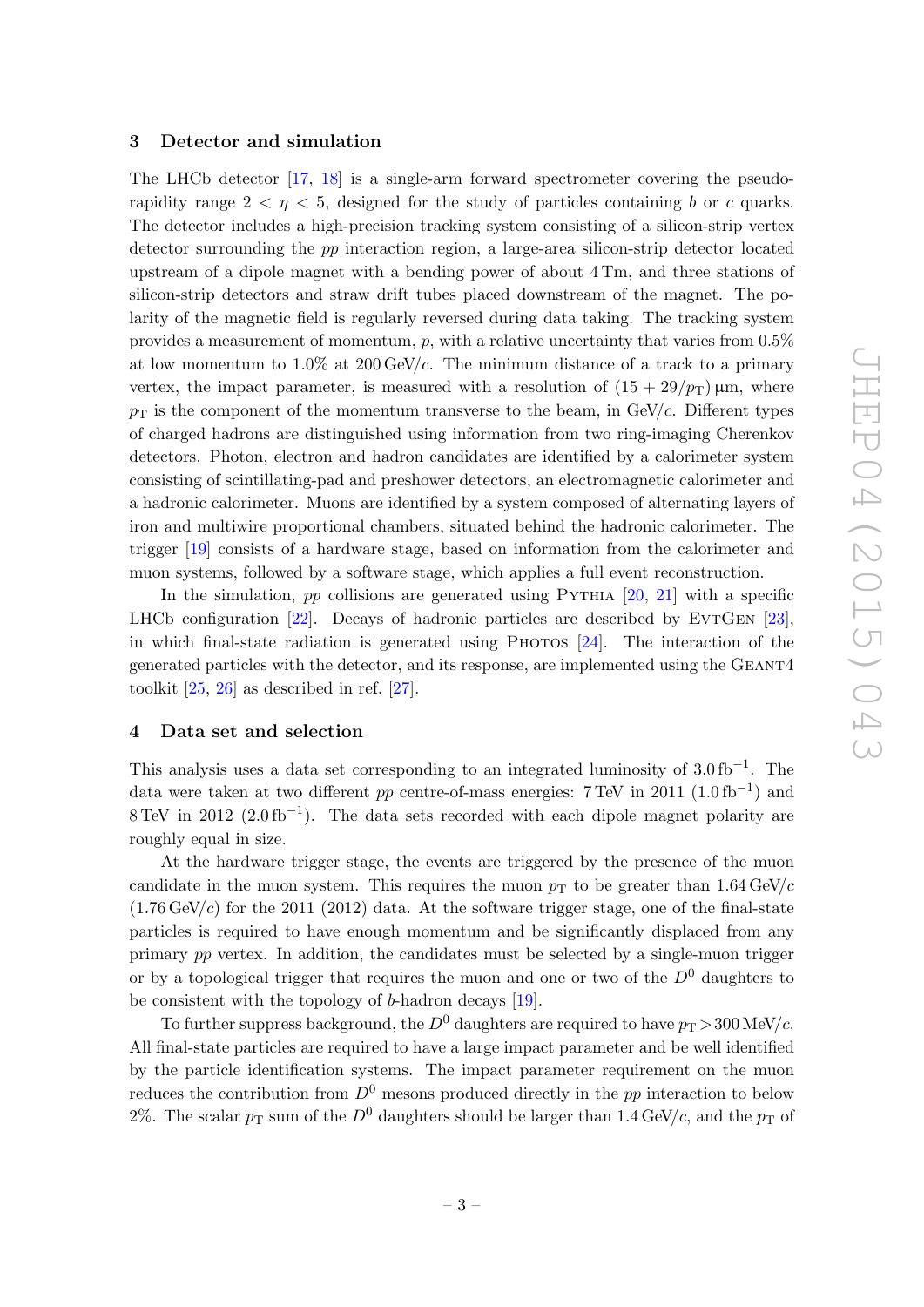the  $D^0$  candidate should be larger than 0.5 GeV/c. The two tracks from the  $D^0$  candidate and the  $D^0\mu$  combination are required to form good vertices and the latter vertex should be closer to the primary vertex than the  $D^0$  vertex. The  $D^0$  decay time is determined from the distance between these two vertices, and the reconstructed  $D^0$  momentum. The invariant mass of the  $D^0\mu$  combination is required to be between 2.5 and 5.0 GeV/ $c^2$ , where the upper bound suppresses hadronic b-hadron decays into three-body final states. Backgrounds from inclusive b-hadron decays into charmonium are suppressed by vetoing candidates where the invariant mass of the muon and the oppositely charged  $D^0$  daughter, misidentified as a muon, is consistent with the  $J/\psi$  or  $\psi(2S)$  mass. Additionally, the invariant mass of the muon and same-charge  $D^0$  daughter, under the muon mass hypothesis, is required to be larger than  $240 \,\text{MeV}/c^2$  to remove events where a single charged particle is reconstructed as two separate tracks. For most selection requirements, the efficiency is roughly independent of the  $D^0$  decay time, giving efficiency variations of  $\mathcal{O}(1\%)$ . The largest dependence on the decay time comes from the topological trigger, which introduces an efficiency profile that decreases with  $D^0$  decay time, resulting in about 20% relative efficiency loss at large decay times.

## <span id="page-4-0"></span>5 Determination of  $A_{\Gamma}$

The mass distributions for the selected  $D^0 \to K^-K^+$ ,  $D^0 \to \pi^-\pi^+$  and  $D^0 \to K^-\pi^+$ candidates are shown in figure [1.](#page-5-0) The numbers of signal candidates are determined from unbinned extended maximum-likelihood fits in the range 1810 to  $1920 \text{ MeV}/c^2$ . The signal for all three decay modes is modelled by a sum of three Gaussian functions. The first two have the same mean, but independent widths; the third is used to describe a small radiative tail, and has a lower mean and larger width. The effective width of the signal ranges from 7.1 MeV/ $c^2$  for  $D^0 \to K^-K^+$  candidates to 9.3 MeV/ $c^2$  for  $D^0 \to \pi^- \pi^+$  candidates. As the final states  $K^-K^+$  and  $\pi^-\pi^+$  are charge symmetric, the shape parameters for the signal are the same for both  $D^0$  and  $\overline{D}{}^0$  candidates. The combinatorial background is modelled by an exponential function. In the  $\pi^{-}\pi^{+}$  invariant mass distribution, a reflection from  $D^0 \to K^-\pi^+$  decays is visible in the region below 1820 MeV/ $c^2$ . This background component is modelled by a single Gaussian function and the fit range is extended from 1795 to 1930 MeV/ $c^2$ . The shape parameters and overall normalisation of the background components are allowed to differ between  $D^0$  and  $\overline{D}{}^0$  candidates. The numbers of signal candidates obtained from these global fits are  $2.34 \times 10^6$  for  $D^0 \to K^-K^+$ ,  $0.79 \times 10^6$  for  $D^0 \to \pi^- \pi^+$  and  $11.31 \times 10^6$  for  $D^0 \to K^- \pi^+$  decays. The latter number corresponds to only half of the available  $D^0 \to K^-\pi^+$  candidates, randomly selected, to reduce the sample size.

The raw CP asymmetry is determined from fits to the mass distributions in 50 bins of the  $D^0$  decay time. The fits are performed simultaneously for  $D^0$  and  $\overline{D}{}^0$  candidates and the asymmetry is determined for each decay-time bin. The shape parameters and relative normalisation for the third Gaussian function and for the  $D^0 \to K^-\pi^+$  reflection background are fixed from the global fit. All other parameters are allowed to vary in these fits. In particular, since both the amount and the composition of background depend on the decay time, the background parameters are free to vary in each decay-time bin. For decay times larger than 1 ps the relative contribution from combinatorial background increases.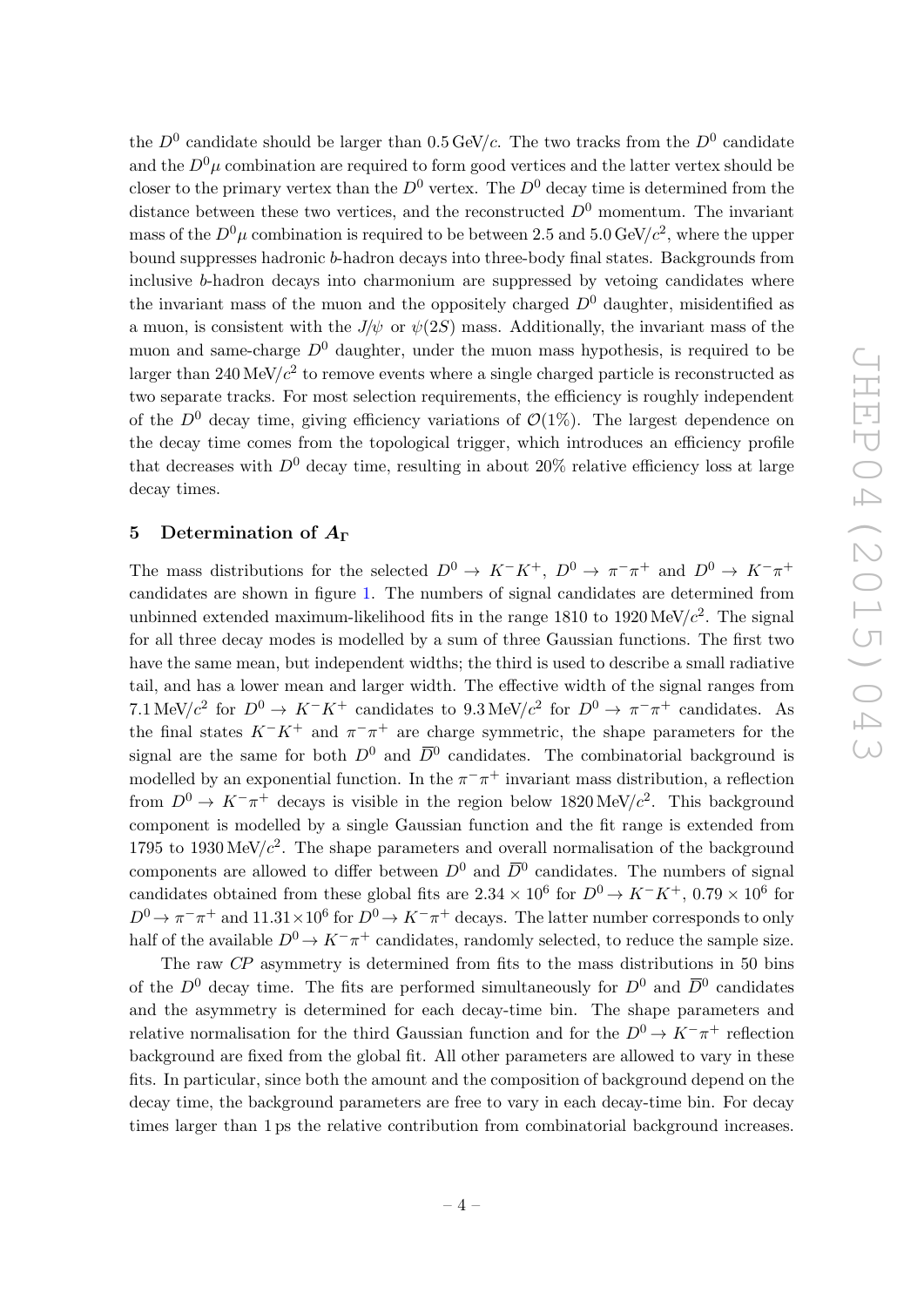

<span id="page-5-0"></span>**Figure 1.** Invariant mass distributions for (a)  $D^0 \to K^-K^+$ , (b)  $D^0 \to \pi^- \pi^+$  and (c)  $D^0 \to K^- \pi^+$ candidates. The results of the fits are overlaid. Underneath each plot the pull in each mass bin is shown, where the pull is defined as the difference between the data point and total fit, divided by the corresponding uncertainty.

This is due to the exponential decrease of the signal and a less steep dependence of the combinatorial background on the decay time. The mass distribution in each decay-time bin is well described by the model.

Events at large  $D^0$  decay times have a larger sensitivity to  $A_{\Gamma}$  compared to events at small decay times, which is balanced by the fewer signal candidates at large decay times. The binning in  $D^0$  decay time is chosen such that every bin gives roughly the same statistical contribution to  $A_{\Gamma}$ . The value of  $A_{\Gamma}$  is determined from a  $\chi^2$  fit to the timedependent asymmetry of eq.  $(2.2)$ . The value of  $A_{\Gamma}$  and the offset in the asymmetry are allowed to vary in the fit, while the  $D^0$  lifetime is fixed to  $\tau = 410.1$  fs [\[28\]](#page-12-16). Due to the exponential decay-time distribution, the average time in each bin is not in the centre of the bin. Therefore, the background-subtracted [\[29\]](#page-12-17) average decay time is determined in each bin and used in the fit. This fit procedure gives unbiased results and correct uncertainties, as is verified by simulating many experiments with large samples.

The measured asymmetries in bins of decay time are shown in figure [2,](#page-6-0) including the result of the time-dependent fit. The results in the three decay channels are

$$
A_{\Gamma}(K^{-}K^{+}) = (-0.134 \pm 0.077)\%,
$$
  
\n
$$
A_{\Gamma}(\pi^{-}\pi^{+}) = (-0.092 \pm 0.145)\%,
$$
  
\n
$$
A_{\Gamma}(K^{-}\pi^{+}) = (-0.009 \pm 0.032)\%,
$$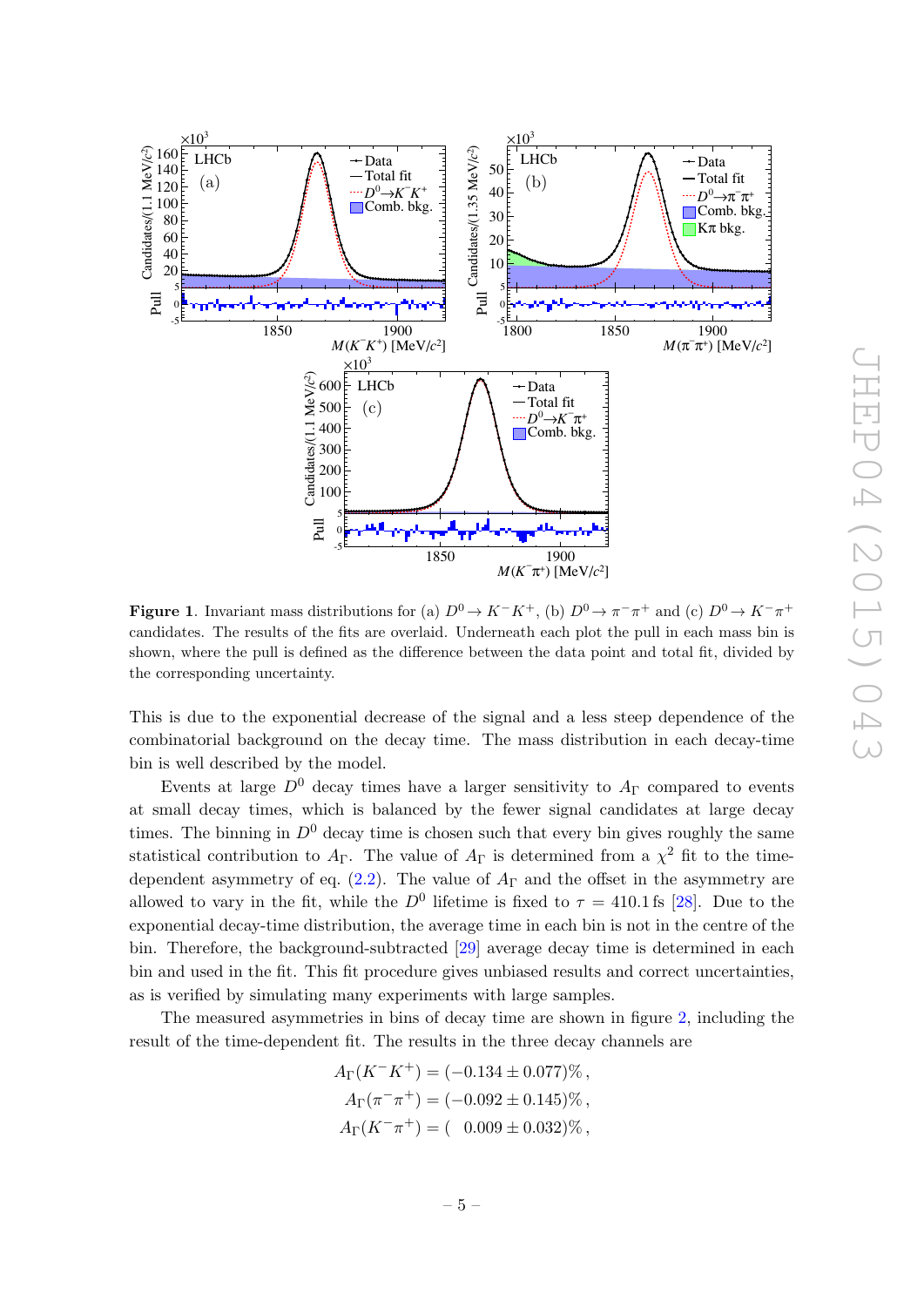

<span id="page-6-0"></span>**Figure 2.** Raw CP asymmetry as function of  $D^0$  decay time for (a)  $D^0 \to K^-K^+$ , (b)  $D^0 \to \pi^- \pi^+$ and (c)  $D^0 \to K^-\pi^+$  candidates. The results of the  $\chi^2$  fits are shown as blue, solid lines with the  $\pm 1$  standard-deviation ( $\sigma$ ) bands indicated by the dashed lines. The green, dashed lines indicate one  $D^0$  lifetime ( $\tau = 410.1$  fs). Underneath each plot the pull in each time bin is shown.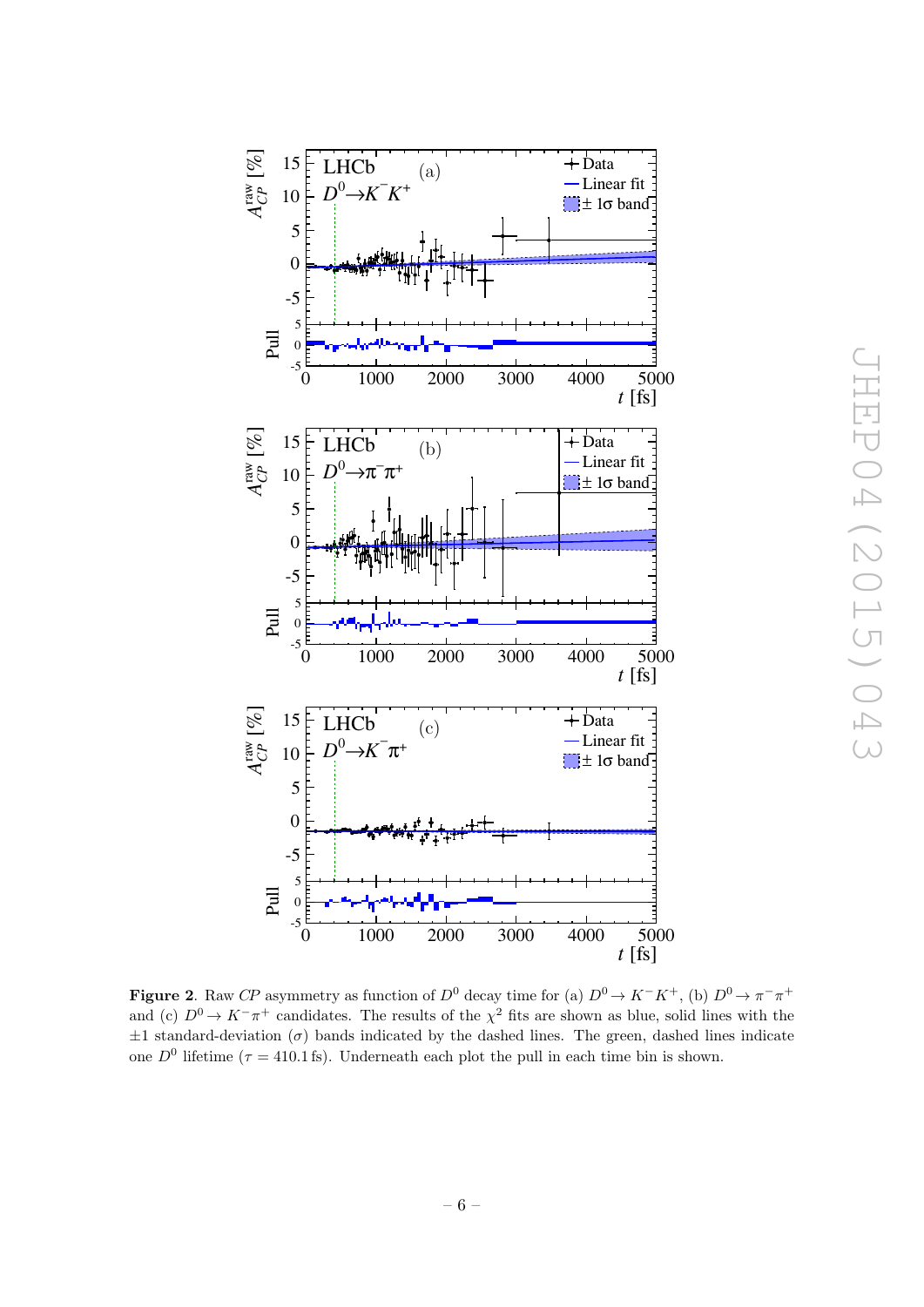| Source of uncertainty                | $D^0 \rightarrow K^-K^+$ $D^0 \rightarrow \pi^- \pi^+$ |       |           |       |
|--------------------------------------|--------------------------------------------------------|-------|-----------|-------|
|                                      | constant                                               | scale | constant  | scale |
| Mistag probability                   | $0.006\%$                                              | 0.05  | $0.008\%$ | 0.05  |
| Mistag asymmetry                     | $0.016\%$                                              |       | $0.016\%$ |       |
| Time-dependent efficiency            | $0.010\%$                                              |       | $0.010\%$ |       |
| Detection and production asymmetries | $0.010\%$                                              |       | $0.010\%$ |       |
| $D^0$ mass fit model                 | 0.011%                                                 |       | $0.007\%$ |       |
| $D^0$ decay-time resolution          |                                                        | 0.09  |           | 0.07  |
| $B^0$ - $\overline{B}{}^0$ mixing    | $0.007\%$                                              |       | $0.007\%$ |       |
| Quadratic sum                        | $0.026\%$                                              | 0.10  | 0.025%    | 0.09  |

<span id="page-7-1"></span>**Table 1**. Contributions to the systematic uncertainty of  $A_{\Gamma}(K^-K^+)$  and  $A_{\Gamma}(\pi^-\pi^+)$ . The constant and multiplicative scale uncertainties are given separately.

where the uncertainties are statistical only. The values for  $A_{\Gamma}$  are compatible with the assumption of no indirect CP violation. The fits have good p-values of 54.3% ( $D^0 \rightarrow$  $K^-K^+$ ), 30.8% ( $D^0 \to \pi^- \pi^+$ ) and 14.5% ( $D^0 \to K^- \pi^+$ ). The measured values for the raw time-integrated asymmetries, which are sensitive to direct CP violation, agree with those reported in ref. [\[13\]](#page-12-1).

## <span id="page-7-0"></span>6 Systematic uncertainties and consistency checks

The contributions to the systematic uncertainty on  $A_{\Gamma}$  are listed in table [1.](#page-7-1) The largest contribution is due to the background coming from random combinations of muons and  $D^0$  mesons. When the muon has the wrong charge compared to the real  $D^0$  flavour, this is called a mistag. The mistag probability  $(\omega)$  dilutes the observed asymmetry by a factor  $(1 - 2\omega)$ . This mistag probability is measured using  $D^0 \to K^-\pi^+$  decays, exploiting the fact that the final state determines the flavour of the  $D^0$  meson, except for an expected time-dependent wrong-sign fraction due to  $D^0$ – $\overline{D}{}^0$  mixing and doubly Cabibbo-suppressed decays. The mistag probability before correcting for wrong-sign decays is shown in figure [3.](#page-8-0) After subtracting the (time-dependent) wrong-sign ratio [\[3\]](#page-11-7), the mistag probability as function of  $D^0$  decay time is obtained. The mistag probability is small, with an average around 1%, but it is steeply increasing, reaching 5% at five  $D^0$  lifetimes. This is due to the increase of the background fraction from real  $D^0$  mesons from b-hadron decays combined with a muon from the opposite-side b-hadron decay. This random-muon background is reconstructed with an apparently longer lifetime. The time-dependent mistag probability is parameterised by an exponential function, which is used to determine the shift in  $A_{\Gamma}$ . The systematic uncertainty from this time-dependent mistag probability is 0.006% for the  $D^0 \to K^-K^+$  and 0.008% for the  $D^0 \to \pi^-\pi^+$  decay mode, with a supplementary, multiplicative scale uncertainty of 0.05 for both decay modes.

The mistag probabilities can potentially differ between positive and negative muons. Such a mistag asymmetry would give a direct contribution to the observed asymmetry.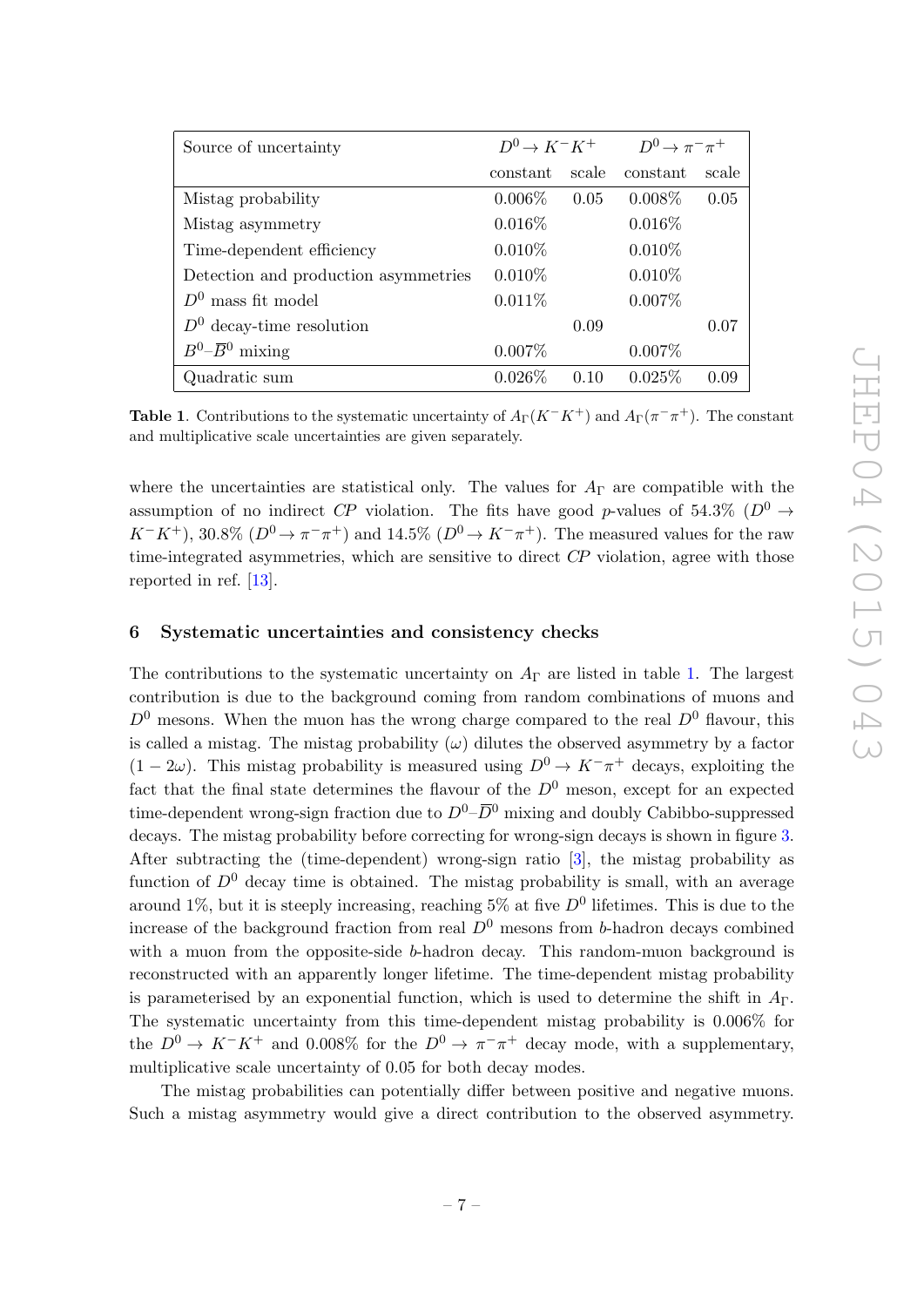

<span id="page-8-0"></span>Figure 3. Mistag probability, before subtracting the contribution from wrong-sign (WS) decays, determined with  $D^0 \to K^-\pi^+$  candidates. The result of the fit to the data points with an exponential function is overlaid (solid, blue line). The red, dashed line indicates the expected mistag contribution from WS decays.

The slope of the mistag asymmetry is also obtained from  $D^0 \to K^-\pi^+$  decays. This slope is consistent with no time dependence, and its statistical uncertainty (0.016%) is included in the systematic uncertainty on  $A_{\Gamma}$ .

The selection of signal candidates, in particular the topological software trigger, is known to introduce a bias in the observed lifetime. Such a bias could be charge dependent, thus biasing the measurement of  $A_{\Gamma}$ . It is studied with the  $D^0 \to K^-\pi^+$  sample and a sample of  $D^- \to K^+\pi^-\pi^-$  decays from semileptonic b-hadron decays. No asymmetry of the topological triggers in single-muon-triggered events is found within an uncertainty of 0.010%. This number is propagated as a systematic uncertainty.

The detection and production asymmetries introduce a constant offset in the raw timedependent asymmetries. Since these asymmetries depend on the muon or b-hadron momentum, they can also introduce a time dependence in case the momentum spectrum varies between decay-time bins. This effect is tested by fitting the time-dependent asymmetry after weighting the events so that all decay-time bins have the same  $D^0$  or muon momentum distribution. The observed shifts in  $A_{\Gamma}$  are within the statistical variations. The shift  $(0.010\%)$  observed in the larger  $D^0 \to K^-\pi^+$  sample, which has the same production asymmetry and larger detection asymmetry, is taken as a measure of the systematic uncertainty.

An inaccurate model of the mass distribution can introduce a bias in  $A_{\Gamma}$ . The effect on the observed asymmetries is studied by applying different models in the fits to the invariant mass distributions. For the signal, a sum of two Gaussian functions with and without an exponential tail, and for the background a first and a second-order polynomial are tested. The maximum variation from the default fit for each decay mode (0.011% for  $D^0 \to K^-K^+$ ; 0.007% for  $D^0 \to \pi^- \pi^+$ ) is taken as a systematic uncertainty on  $A_{\Gamma}$ .

The  $D<sup>0</sup>$  decay-time resolution affects the observed time scale, and therefore changes the measured value of  $A_{\Gamma}$ . For each decay mode, the resolution function is obtained from the simulation, which shows that for the majority of the signal  $(90\%)$  the decay time is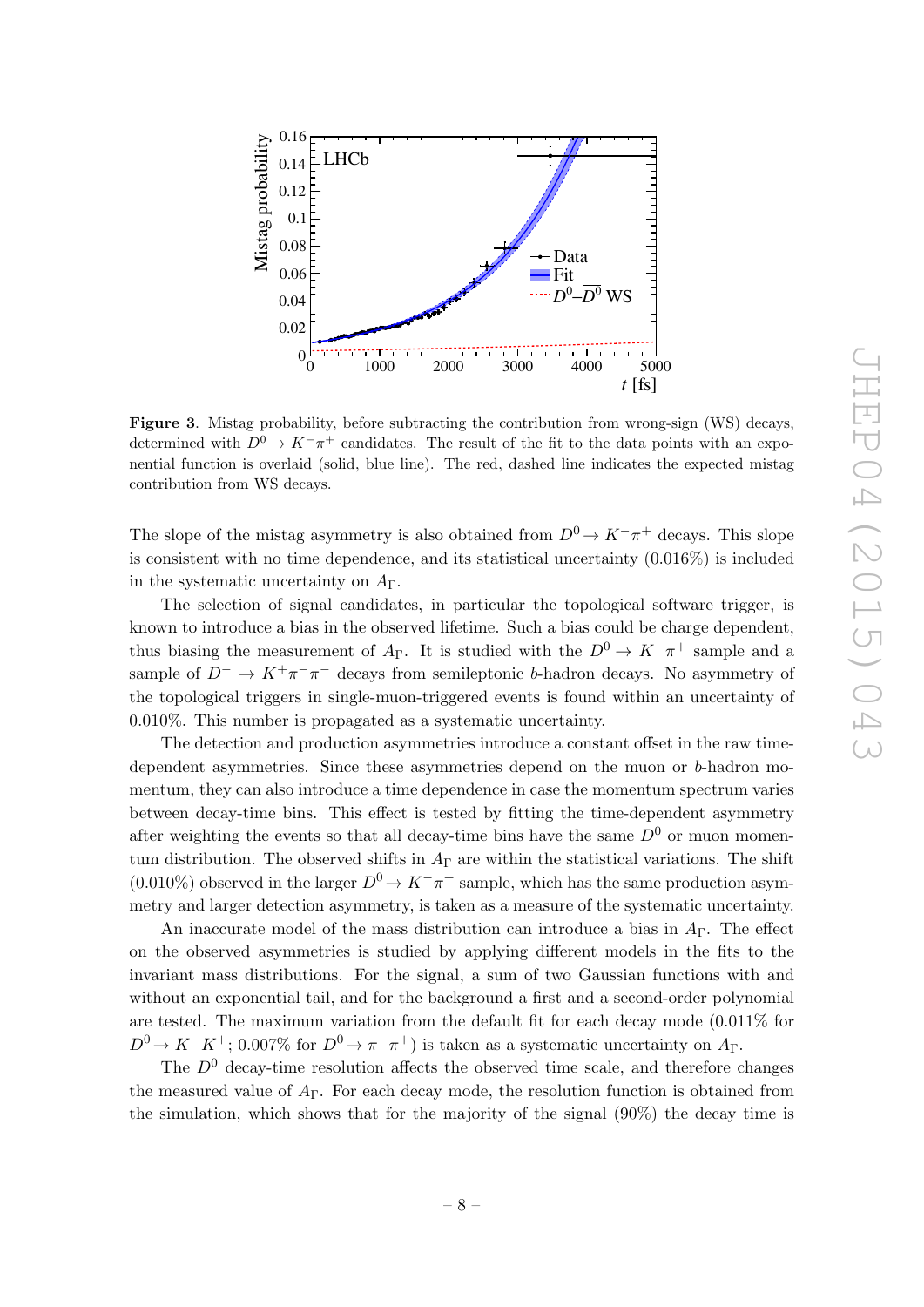measured with an RMS of about 103 fs. The remaining candidates (10%) are measured with an RMS of about 312 fs. The theoretical decay rates are convolved with the resolution functions in a large number of simulated experiments. The effect of the time resolution scales linearly with the size of  $A_{\Gamma}$ . The corresponding scale uncertainty on  $A_{\Gamma}$  is 0.09 for the  $D^0 \to K^-K^+$  decay mode and 0.07 for the  $D^0 \to \pi^-\pi^+$  decay mode. Decays where the muon gives the correct tag but the decay time is biased, e.g., when the muon originates from a  $\tau$  lepton in the semileptonic b-hadron decay, are studied and found to be negligible.

About 40% of the muon-tagged  $D^0$  decays originate from neutral B mesons [\[30\]](#page-12-18). Due to  $B^0$ – $\overline{B}{}^0$  mixing the observed production asymmetry depends on the  $B^0$  decay time [\[31\]](#page-13-0). A correlation between the  $B^0$  and  $D^0$  decay times may result in a shift in the measured value of  $A_{\Gamma}$ . The effect of this correlation, determined from simulation, together with a  $1\% B^{0}$  production asymmetry [\[31,](#page-13-0) [32\]](#page-13-1), is estimated to be a shift of 0.007% in the observed value of  $A_{\Gamma}$ . This is taken as systematic uncertainty.

Possible shifts in  $A_{\Gamma}$  coming from the 1.5 fs uncertainty on the world-average  $D^0$  life-time [\[28\]](#page-12-16), from the uncertainty on the momentum scale and detector length scale [\[33,](#page-13-2) [34\]](#page-13-3) and from potential biases in the fit method are negligible.

The scale uncertainty (cf. table [1\)](#page-7-1) gives a small contribution to the overall systematic uncertainty, which depends on the true value of  $A_{\Gamma}$ . In order to present a single systematic uncertainty, the effect of the scale uncertainty is evaluated with a Neyman construction [\[35\]](#page-13-4). For each true value of  $A_{\Gamma}$ , the absolute size of the scale uncertainty is known and added in quadrature to the constant uncertainty. In this way, a confidence belt of observed values versus true values is constructed. This procedure gives a slightly asymmetric systematic uncertainty, which is  $_{-0.034}^{+0.026}$ % for the  $D^0 \to K^-K^+$  decay channel and  $_{-0.033}^{+0.025}$ % for the  $D^0 \to \pi^- \pi^+$  decay channel. Except for the contribution from the mass fit model, all contributions to the systematic uncertainty are fully correlated, resulting in an overall correlation coefficient of 89% between the systematic uncertainties of  $A_{\Gamma}(K^-K^+)$  and  $A_{\Gamma}(\pi^-\pi^+)$ .

Additional checks have been performed to determine potential sensitivity of the measurements on the data-taking conditions, detector configuration, and analysis procedure. Changing to a finer decay-time binning yields compatible results. Potential effects on the measurement of  $A_{\Gamma}$  coming from detection asymmetries are expected to appear when dividing the data set by magnet polarity and data-taking period. Detection asymmetries originating from a left-right asymmetric detector change sign when reversing the magnet polarity. Similarly, during the two data-taking periods, detection asymmetries and production asymmetries might have changed due to different running conditions. As shown in figure [4,](#page-10-0) there is no significant variation of  $A<sub>\Gamma</sub>$  across various configurations. Also splitting the data set according to the number of primary vertices or in bins of the  $B$  decay time does not show any deviation in the measured values of  $A_{\Gamma}$ .

## <span id="page-9-0"></span>7 Conclusions

The time-dependent CP asymmetries in  $D^0 \to K^-K^+$  and  $D^0 \to \pi^- \pi^+$  decays are measured using muon-tagged  $D^0$  mesons originating from semileptonic b-hadron decays in the  $3.0 \text{ fb}^{-1}$  data set collected with the LHCb detector in 2011 and 2012. The asymmetries in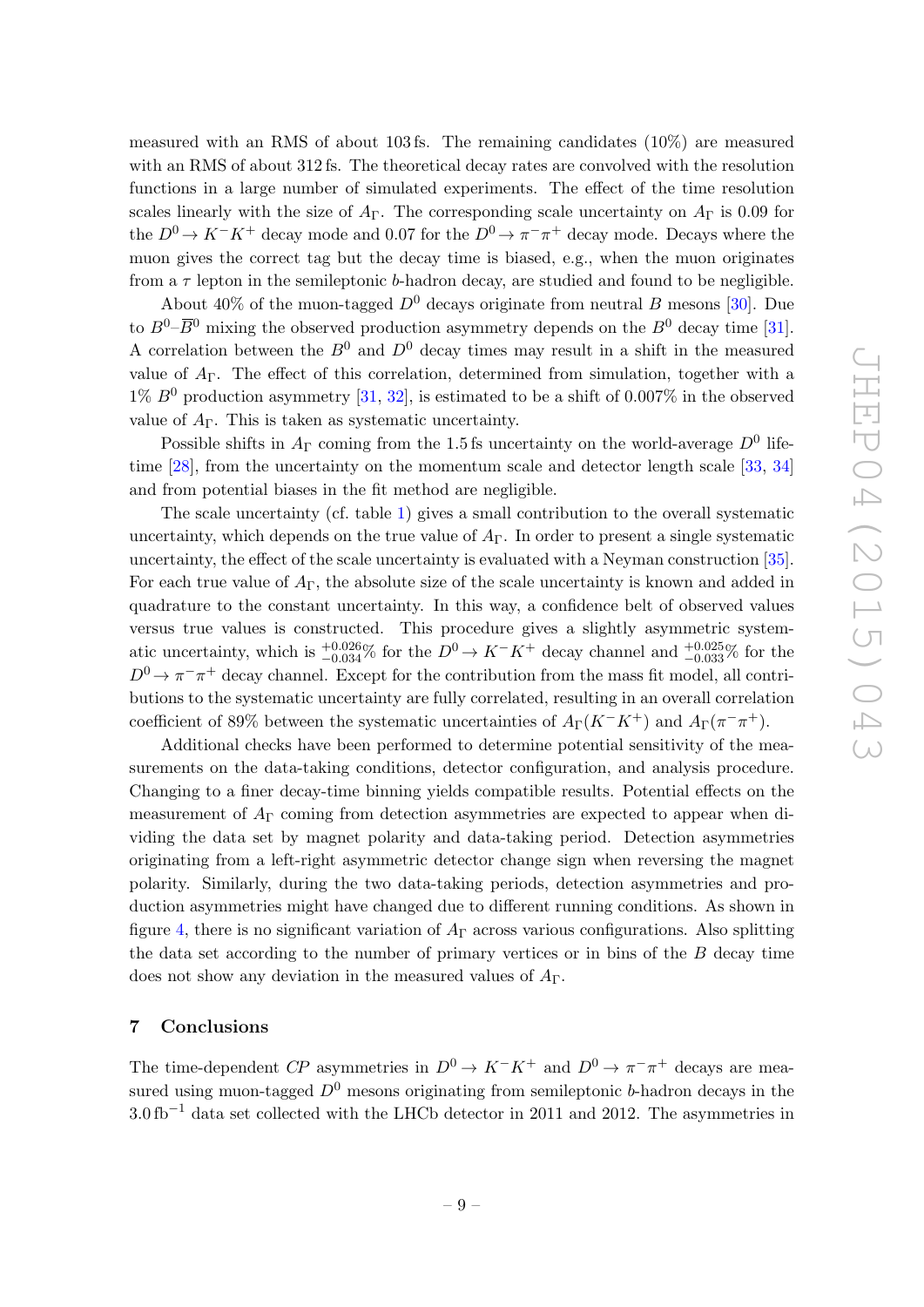

<span id="page-10-0"></span>Figure 4. Measured values of  $A_{\Gamma}$  for different magnet polarities and data-taking periods for (a)  $D^0 \to K^-K^+$ , (b)  $D^0 \to \pi^-\pi^+$  and (c)  $D^0 \to K^-\pi^+$  decays. The vertical line and error band indicate the average  $A_{\Gamma}$  obtained from the combined data set. The error bars indicate the statistical uncertainty only.

the effective lifetimes are measured to be

$$
A_{\Gamma}(K^{-}K^{+}) = (-0.134 \pm 0.077 \frac{+0.026}{-0.034}) \%,
$$
  

$$
A_{\Gamma}(\pi^{-}\pi^{+}) = (-0.092 \pm 0.145 \frac{+0.025}{-0.033}) \%,
$$

where the first uncertainty is statistical and the second systematic. Assuming that indirect  $\mathbb{CP}$  violation in  $\mathbb{D}^0$  decays is universal [\[10\]](#page-11-5), and accounting for the correlation in the systematic uncertainties, the average of the two measurements becomes  $A_{\Gamma} = (-0.125 \pm 0.125)$ 0.073)%. The results in this paper are uncorrelated with the time-integrated asymmetries reported in ref. [\[13\]](#page-12-1). The results are consistent with other  $A_{\Gamma}$  measurements [\[1,](#page-11-0) [11,](#page-11-6) [12\]](#page-12-0), and independent of the  $A_\Gamma$  measurements [\[11\]](#page-11-6) from LHCb using  $D^0$  mesons from  $D^{*+}\to D^0\pi^+$ decays. They are consistent with the hypothesis of no indirect  $\mathbb{CP}$  violation in  $D^0 \to K^-K^+$ and  $D^0 \to \pi^- \pi^+$  decays.

### Acknowledgments

We express our gratitude to our colleagues in the CERN accelerator departments for the excellent performance of the LHC. We thank the technical and administrative staff at the LHCb institutes. We acknowledge support from CERN and from the national agencies: CAPES, CNPq, FAPERJ and FINEP (Brazil); NSFC (China); CNRS/IN2P3 (France);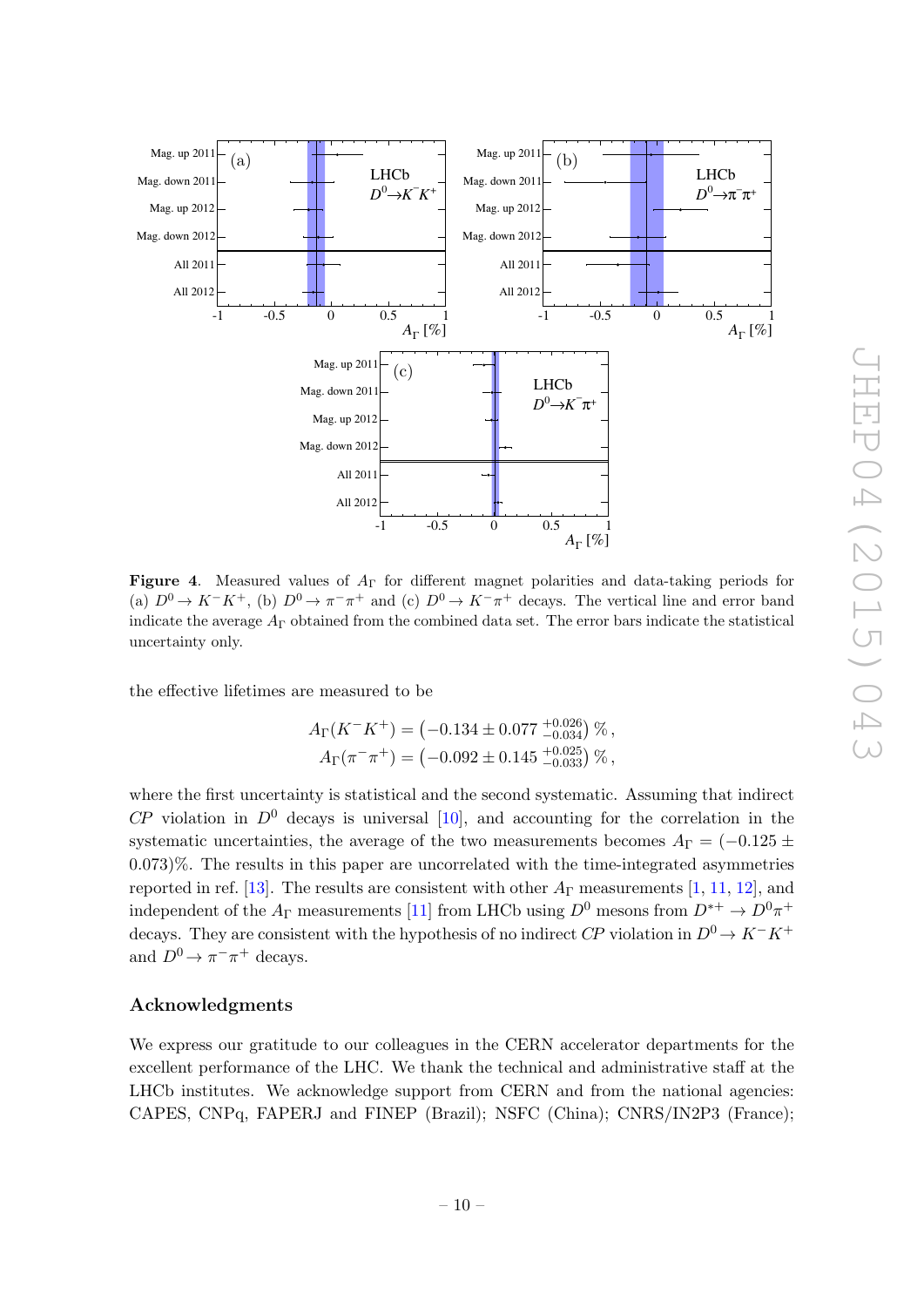BMBF, DFG, HGF and MPG (Germany); INFN (Italy); FOM and NWO (The Netherlands); MNiSW and NCN (Poland); MEN/IFA (Romania); MinES and FANO (Russia); MinECo (Spain); SNSF and SER (Switzerland); NASU (Ukraine); STFC (United Kingdom); NSF (U.S.A.). The Tier1 computing centres are supported by IN2P3 (France), KIT and BMBF (Germany), INFN (Italy), NWO and SURF (The Netherlands), PIC (Spain), GridPP (United Kingdom). We are indebted to the communities behind the multiple open source software packages on which we depend. We are also thankful for the computing resources and the access to software R&D tools provided by Yandex LLC (Russia). Individual groups or members have received support from EPLANET, Marie Skłodowska-Curie Actions and ERC (European Union), Conseil général de Haute-Savoie, Labex ENIGMASS and OCEVU, Région Auvergne (France), RFBR (Russia), XuntaGal and GENCAT (Spain), Royal Society and Royal Commission for the Exhibition of 1851 (United Kingdom).

Open Access. This article is distributed under the terms of the Creative Commons Attribution License [\(CC-BY 4.0\)](http://creativecommons.org/licenses/by/4.0/), which permits any use, distribution and reproduction in any medium, provided the original author(s) and source are credited.

## References

- <span id="page-11-0"></span>[1] BABAR collaboration, J.P. Lees et al., *Measurement of*  $D^0-\overline{D}^0$  mixing and CP violation in two-body  $D^0$  decays, Phys. Rev. **D 87** [\(2013\) 012004](http://dx.doi.org/10.1103/PhysRevD.87.012004)  $[$ [arXiv:1209.3896](http://arxiv.org/abs/1209.3896) $]$  [IN[SPIRE](http://inspirehep.net/search?p=find+EPRINT+arXiv:1209.3896)].
- [2] BABAR collaboration, P. del Amo Sanchez et al., *Measurement of*  $D^0$ – $\overline{D}^0$  mixing parameters using  $D^0 \to K^0_s \pi^+ \pi^-$  and  $D^0 \to K^0_s K^+ K^-$  decays, [Phys. Rev. Lett.](http://dx.doi.org/10.1103/PhysRevLett.105.081803) **105** (2010) 081803 [[arXiv:1004.5053](http://arxiv.org/abs/1004.5053)] [IN[SPIRE](http://inspirehep.net/search?p=find+EPRINT+arXiv:1004.5053)].
- <span id="page-11-7"></span>[3] LHCb collaboration, Measurement of  $D^0$ – $\overline{D}{}^0$  mixing parameters and search for CP violation using  $D^0$  →  $K^+\pi^-$  decays, [Phys. Rev. Lett.](http://dx.doi.org/10.1103/PhysRevLett.111.251801) 111 (2013) 251801 [[arXiv:1309.6534](http://arxiv.org/abs/1309.6534)] [IN[SPIRE](http://inspirehep.net/search?p=find+EPRINT+arXiv:1309.6534)].
- [4] CDF collaboration, T.A. Aaltonen et al., Observation of  $D^0-\overline{D}^0$  mixing using the CDF II detector, *[Phys. Rev. Lett.](http://dx.doi.org/10.1103/PhysRevLett.111.231802)* **111** (2013) 231802 [[arXiv:1309.4078](http://arxiv.org/abs/1309.4078)] [IN[SPIRE](http://inspirehep.net/search?p=find+EPRINT+arXiv:1309.4078)].
- [5] BELLE collaboration, B.R. Ko et al., Observation of  $D^0-\overline{D}{}^0$  mixing in  $e^+e^-$  collisions, [Phys.](http://dx.doi.org/10.1103/PhysRevLett.112.111801) Rev. Lett. 112 [\(2014\) 111801](http://dx.doi.org/10.1103/PhysRevLett.112.111801) [[arXiv:1401.3402](http://arxiv.org/abs/1401.3402)] [IN[SPIRE](http://inspirehep.net/search?p=find+EPRINT+arXiv:1401.3402)].
- <span id="page-11-1"></span>[6] BELLE collaboration, T. Peng et al., *Measurement of*  $D^0$ – $\overline{D}^0$  mixing and search for indirect *CP* violation using  $D^0 \to K_S^0 \pi^+ \pi^-$  decays, *Phys. Rev.* **D 89** [\(2014\) 091103](http://dx.doi.org/10.1103/PhysRevD.89.091103) [[arXiv:1404.2412](http://arxiv.org/abs/1404.2412)] [IN[SPIRE](http://inspirehep.net/search?p=find+EPRINT+arXiv:1404.2412)].
- <span id="page-11-2"></span>[7] Heavy Flavor Averaging Group (HFAG) collaboration, Y. Amhis et al., Averages of b-hadron, c-hadron and  $\tau$ -lepton properties as of summer 2014,  $arXiv:1412.7515$  [IN[SPIRE](http://inspirehep.net/search?p=find+EPRINT+arXiv:1412.7515)].
- <span id="page-11-3"></span>[8] S. Bianco, F.L. Fabbri, D. Benson and I. Bigi, A Cicerone for the physics of charm, [Riv.](http://dx.doi.org/10.1393/ncr/i2003-10003-1) [Nuovo Cim.](http://dx.doi.org/10.1393/ncr/i2003-10003-1) 26N7 (2003) 1 [[hep-ex/0309021](http://arxiv.org/abs/hep-ex/0309021)] [IN[SPIRE](http://inspirehep.net/search?p=find+EPRINT+hep-ex/0309021)].
- <span id="page-11-4"></span>[9] M. Bobrowski, A. Lenz, J. Riedl and J. Rohrwild, How large can the SM contribution to CP violation in  $D^0$ – $\bar{D}^0$  mixing be?, JHEP 03 [\(2010\) 009](http://dx.doi.org/10.1007/JHEP03(2010)009) [[arXiv:1002.4794](http://arxiv.org/abs/1002.4794)] [IN[SPIRE](http://inspirehep.net/search?p=find+EPRINT+arXiv:1002.4794)].
- <span id="page-11-5"></span>[10] Y. Grossman, A.L. Kagan and Y. Nir, New physics and CP violation in singly Cabibbo suppressed D decays, Phys. Rev.  $D$  75 [\(2007\) 036008](http://dx.doi.org/10.1103/PhysRevD.75.036008) [[hep-ph/0609178](http://arxiv.org/abs/hep-ph/0609178)] [IN[SPIRE](http://inspirehep.net/search?p=find+EPRINT+hep-ph/0609178)].
- <span id="page-11-6"></span>[11] LHCb collaboration, Measurements of indirect CP asymmetries in  $D^0 \to K^-K^+$  and  $D^0 \to \pi^- \pi^+$  decays, [Phys. Rev. Lett.](http://dx.doi.org/10.1103/PhysRevLett.112.041801) 112 (2014) 041801 [[arXiv:1310.7201](http://arxiv.org/abs/1310.7201)] [IN[SPIRE](http://inspirehep.net/search?p=find+EPRINT+arXiv:1310.7201)].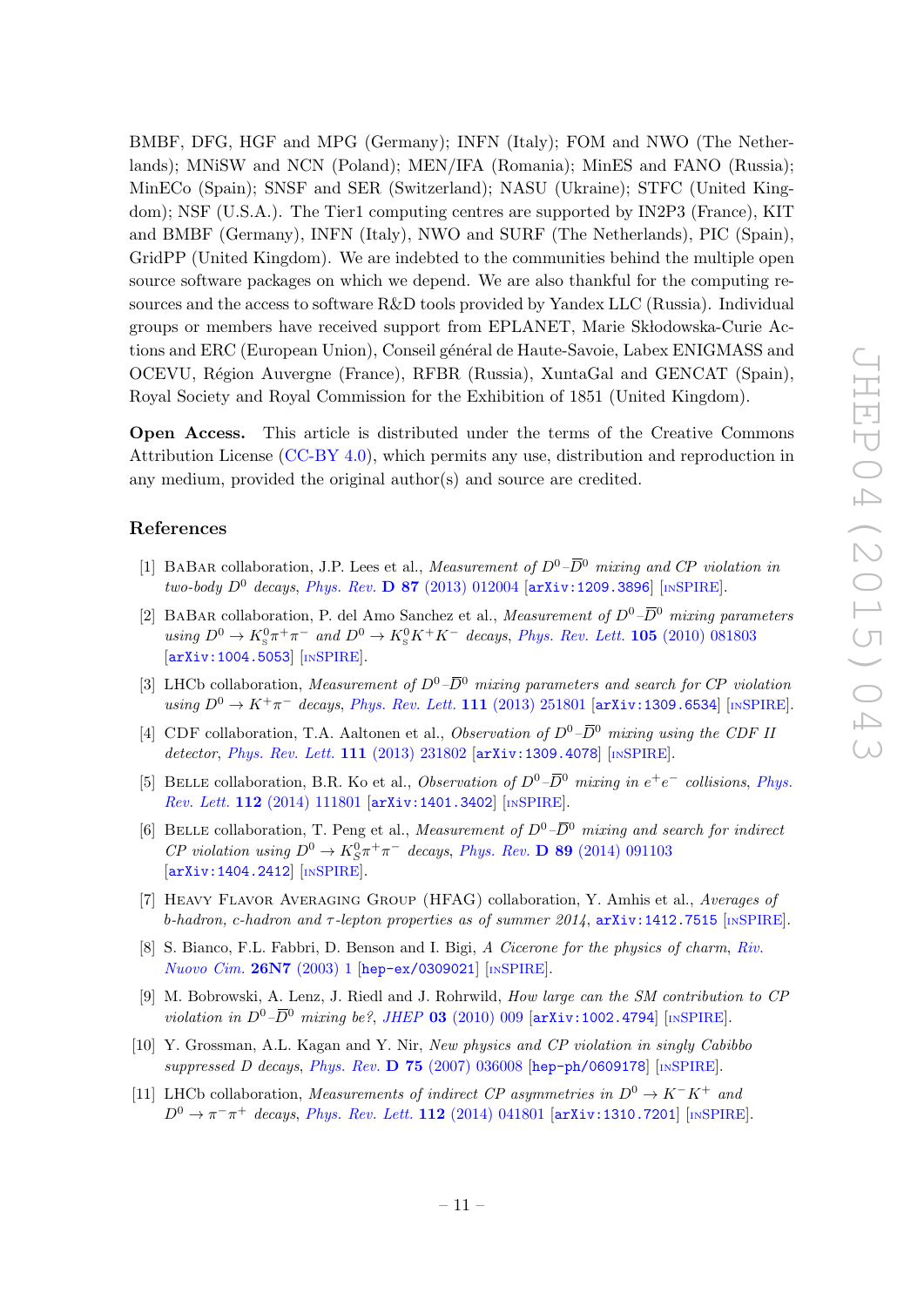- <span id="page-12-0"></span>[12] CDF collaboration, T.A. Aaltonen et al., Measurement of indirect CP-violating asymmetries in  $D^0 \to K^+K^-$  and  $D^0 \to \pi^+\pi^-$  decays at CDF, Phys. Rev. **D** 90 [\(2014\) 111103](http://dx.doi.org/10.1103/PhysRevD.90.111103) [[arXiv:1410.5435](http://arxiv.org/abs/1410.5435)] [IN[SPIRE](http://inspirehep.net/search?p=find+EPRINT+arXiv:1410.5435)].
- <span id="page-12-1"></span>[13] LHCb collaboration, Measurement of CP asymmetry in  $D^0 \to K^-K^+$  and  $D^0 \to \pi^- \pi^+$ decays, JHEP  $07$  [\(2014\) 041](http://dx.doi.org/10.1007/JHEP07(2014)041) [[arXiv:1405.2797](http://arxiv.org/abs/1405.2797)] [IN[SPIRE](http://inspirehep.net/search?p=find+EPRINT+arXiv:1405.2797)].
- <span id="page-12-2"></span>[14] CDF collaboration, T. Aaltonen et al., Measurement of CP-violating asymmetries in  $D^0 \rightarrow \pi^+\pi^-$  and  $D^0 \rightarrow K^+K^-$  decays at CDF, Phys. Rev. **D 85** [\(2012\) 012009](http://dx.doi.org/10.1103/PhysRevD.85.012009) [[arXiv:1111.5023](http://arxiv.org/abs/1111.5023)] [IN[SPIRE](http://inspirehep.net/search?p=find+EPRINT+arXiv:1111.5023)].
- <span id="page-12-3"></span>[15] M. Gersabeck, M. Alexander, S. Borghi, V.V. Gligorov and C. Parkes, On the interplay of direct and indirect CP violation in the charm sector, J. Phys.  $\bf{G}$  39 [\(2012\) 045005](http://dx.doi.org/10.1088/0954-3899/39/4/045005) [[arXiv:1111.6515](http://arxiv.org/abs/1111.6515)] [IN[SPIRE](http://inspirehep.net/search?p=find+EPRINT+arXiv:1111.6515)].
- <span id="page-12-4"></span>[16] A.L. Kagan and M.D. Sokoloff, *Indirect CP violation and implications for*  $D^0-\overline{D}^0$  and  $B_s-\overline{B}_s$  mixing, Phys. Rev. **D** 80 [\(2009\) 076008](http://dx.doi.org/10.1103/PhysRevD.80.076008) [[arXiv:0907.3917](http://arxiv.org/abs/0907.3917)] [IN[SPIRE](http://inspirehep.net/search?p=find+EPRINT+arXiv:0907.3917)].
- <span id="page-12-5"></span>[17] LHCb collaboration, The LHCb detector at the LHC, 2008 JINST 3 [S08005](http://dx.doi.org/10.1088/1748-0221/3/08/S08005) [IN[SPIRE](http://inspirehep.net/search?p=find+J+JINST,3,S08005)].
- <span id="page-12-6"></span>[18] LHCb collaboration, LHCb detector performance, [Int. J. Mod. Phys.](http://dx.doi.org/10.1142/S0217751X15300227) A 30 (2015) 1530022 [[arXiv:1412.6352](http://arxiv.org/abs/1412.6352)] [IN[SPIRE](http://inspirehep.net/search?p=find+EPRINT+arXiv:1412.6352)].
- <span id="page-12-7"></span>[19] R. Aaij et al., The LHCb trigger and its performance in 2011, 2013 JINST 8 [P04022](http://dx.doi.org/10.1088/1748-0221/8/04/P04022) [[arXiv:1211.3055](http://arxiv.org/abs/1211.3055)] [IN[SPIRE](http://inspirehep.net/search?p=find+EPRINT+arXiv:1211.3055)].
- <span id="page-12-8"></span>[20] T. Sjöstrand, S. Mrenna and P.Z. Skands,  $PYTHIA$  6.4 physics and manual, [JHEP](http://dx.doi.org/10.1088/1126-6708/2006/05/026) 05 [\(2006\) 026](http://dx.doi.org/10.1088/1126-6708/2006/05/026) [[hep-ph/0603175](http://arxiv.org/abs/hep-ph/0603175)] [IN[SPIRE](http://inspirehep.net/search?p=find+EPRINT+hep-ph/0603175)].
- <span id="page-12-9"></span>[21] T. Sjöstrand, S. Mrenna and P.Z. Skands, A brief introduction to PYTHIA 8.1, [Comput.](http://dx.doi.org/10.1016/j.cpc.2008.01.036) [Phys. Commun.](http://dx.doi.org/10.1016/j.cpc.2008.01.036) 178 (2008) 852 [[arXiv:0710.3820](http://arxiv.org/abs/0710.3820)] [IN[SPIRE](http://inspirehep.net/search?p=find+EPRINT+arXiv:0710.3820)].
- <span id="page-12-10"></span>[22] I. Belyaev et al., Handling of the generation of primary events in Gauss, the LHCb simulation framework, [IEEE Nucl. Sci. Symp. Conf. Rec.](http://dx.doi.org/10.1109/NSSMIC.2010.5873949) 1 (2010) 1155.
- <span id="page-12-11"></span>[23] D.J. Lange, The EvtGen particle decay simulation package, [Nucl. Instrum. Meth.](http://dx.doi.org/10.1016/S0168-9002(01)00089-4) A 462 [\(2001\) 152](http://dx.doi.org/10.1016/S0168-9002(01)00089-4) [IN[SPIRE](http://inspirehep.net/search?p=find+J+Nucl.Instrum.Meth.,A462,152)].
- <span id="page-12-12"></span>[24] P. Golonka and Z. Was, PHOTOS Monte Carlo: A precision tool for QED corrections in Z and W decays, [Eur. Phys. J.](http://dx.doi.org/10.1140/epjc/s2005-02396-4)  $C$  45 (2006) 97 [[hep-ph/0506026](http://arxiv.org/abs/hep-ph/0506026)] [IN[SPIRE](http://inspirehep.net/search?p=find+EPRINT+hep-ph/0506026)].
- <span id="page-12-13"></span>[25] GEANT4 collaboration, J. Allison et al., *Geant4 developments and applications, [IEEE Trans.](http://dx.doi.org/10.1109/TNS.2006.869826)* Nucl. Sci. 53 [\(2006\) 270.](http://dx.doi.org/10.1109/TNS.2006.869826)
- <span id="page-12-14"></span>[26] GEANT4 collaboration, S. Agostinelli et al., *GEANT4: A simulation toolkit, [Nucl. Instrum.](http://dx.doi.org/10.1016/S0168-9002(03)01368-8)* Meth. **A 506** [\(2003\) 250](http://dx.doi.org/10.1016/S0168-9002(03)01368-8) [IN[SPIRE](http://inspirehep.net/search?p=find+J+Nucl.Instrum.Meth.,A506,250)].
- <span id="page-12-15"></span>[27] LHCb collaboration, The LHCb simulation application, Gauss: Design, evolution and experience, [J. Phys. Conf. Ser.](http://dx.doi.org/10.1088/1742-6596/331/3/032023) 331 (2011) 032023 [IN[SPIRE](http://inspirehep.net/search?p=find+J+J.Phys.Conf.Ser.,331,032023)].
- <span id="page-12-16"></span>[28] Particle Data Group collaboration, K.A. Olive et al., Review of particle physics, [Chin.](http://dx.doi.org/10.1088/1674-1137/38/9/090001) Phys. C 38 [\(2014\) 090001,](http://dx.doi.org/10.1088/1674-1137/38/9/090001) [http://pdg.lbl.gov/.](http://pdg.lbl.gov/)
- <span id="page-12-17"></span>[29] M. Pivk and F.R. Le Diberder, sPlot: A statistical tool to unfold data distributions, [Nucl.](http://dx.doi.org/10.1016/j.nima.2005.08.106) [Instrum. Meth.](http://dx.doi.org/10.1016/j.nima.2005.08.106) A 555 (2005) 356 [[physics/0402083](http://arxiv.org/abs/physics/0402083)] [IN[SPIRE](http://inspirehep.net/search?p=find+EPRINT+physics/0402083)].
- <span id="page-12-18"></span>[30] LHCb collaboration, Search for direct CP violation in  $D^0 \to h^-h^+$  modes using semileptonic B decays, [Phys. Lett.](http://dx.doi.org/10.1016/j.physletb.2013.04.061) **B 723** (2013) 33  $\left[ \text{arXiv:1303.2614} \right]$  $\left[ \text{arXiv:1303.2614} \right]$  $\left[ \text{arXiv:1303.2614} \right]$   $\left[ \text{insPIRE} \right]$ .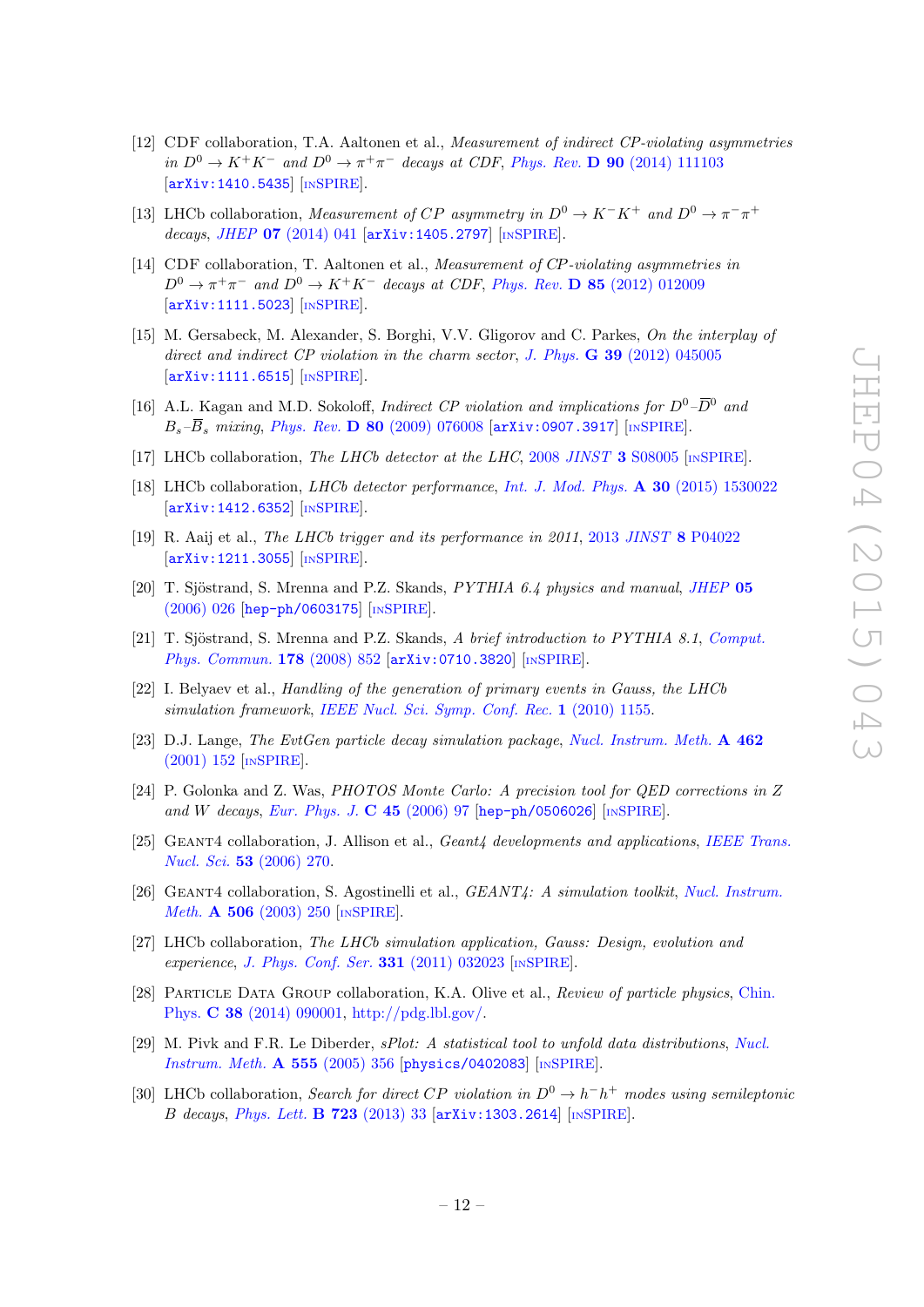- <span id="page-13-0"></span>[31] LHCb collaboration, Measurement of the semileptonic CP asymmetry in  $B^0$ – $\overline{B}{}^0$  mixing, [Phys. Rev. Lett.](http://dx.doi.org/10.1103/PhysRevLett.114.041601) 114 (2015) 041601 [[arXiv:1409.8586](http://arxiv.org/abs/1409.8586)] [IN[SPIRE](http://inspirehep.net/search?p=find+EPRINT+arXiv:1409.8586)].
- <span id="page-13-1"></span>[32] LHCb collaboration, Measurement of the  $\bar{B}^0 - B^0$  and  $\bar{B}^0_s - B^0_s$  production asymmetries in pp collisions at  $\sqrt{s} = 7$  TeV, [Phys. Lett.](http://dx.doi.org/10.1016/j.physletb.2014.10.005) B 739 (2014) 218 [[arXiv:1408.0275](http://arxiv.org/abs/1408.0275)] [IN[SPIRE](http://inspirehep.net/search?p=find+EPRINT+arXiv:1408.0275)].
- <span id="page-13-2"></span>[33] R. Aaij et al., *Performance of the LHCb Vertex Locator*, 2014 [JINST](http://dx.doi.org/10.1088/1748-0221/9/90/09007) 9 09007 [[arXiv:1405.7808](http://arxiv.org/abs/1405.7808)] [IN[SPIRE](http://inspirehep.net/search?p=find+EPRINT+arXiv:1405.7808)].
- <span id="page-13-3"></span>[34] LHCb collaboration, *Precision measurement of the*  $B_s^0$ - $\overline{B}_s^0$  *oscillation frequency with the* decay  $B_s^0 \to D_s^- \pi^+$ , New J. Phys. 15 [\(2013\) 053021](http://dx.doi.org/10.1088/1367-2630/15/5/053021) [[arXiv:1304.4741](http://arxiv.org/abs/1304.4741)] [IN[SPIRE](http://inspirehep.net/search?p=find+EPRINT+arXiv:1304.4741)].
- <span id="page-13-4"></span>[35] J. Neyman, Outline of a theory of statistical estimation based on the classical theory of probability, [Phil. Trans. R. Soc.](http://dx.doi.org/10.1098/rsta.1937.0005) A 236 (1937) 333.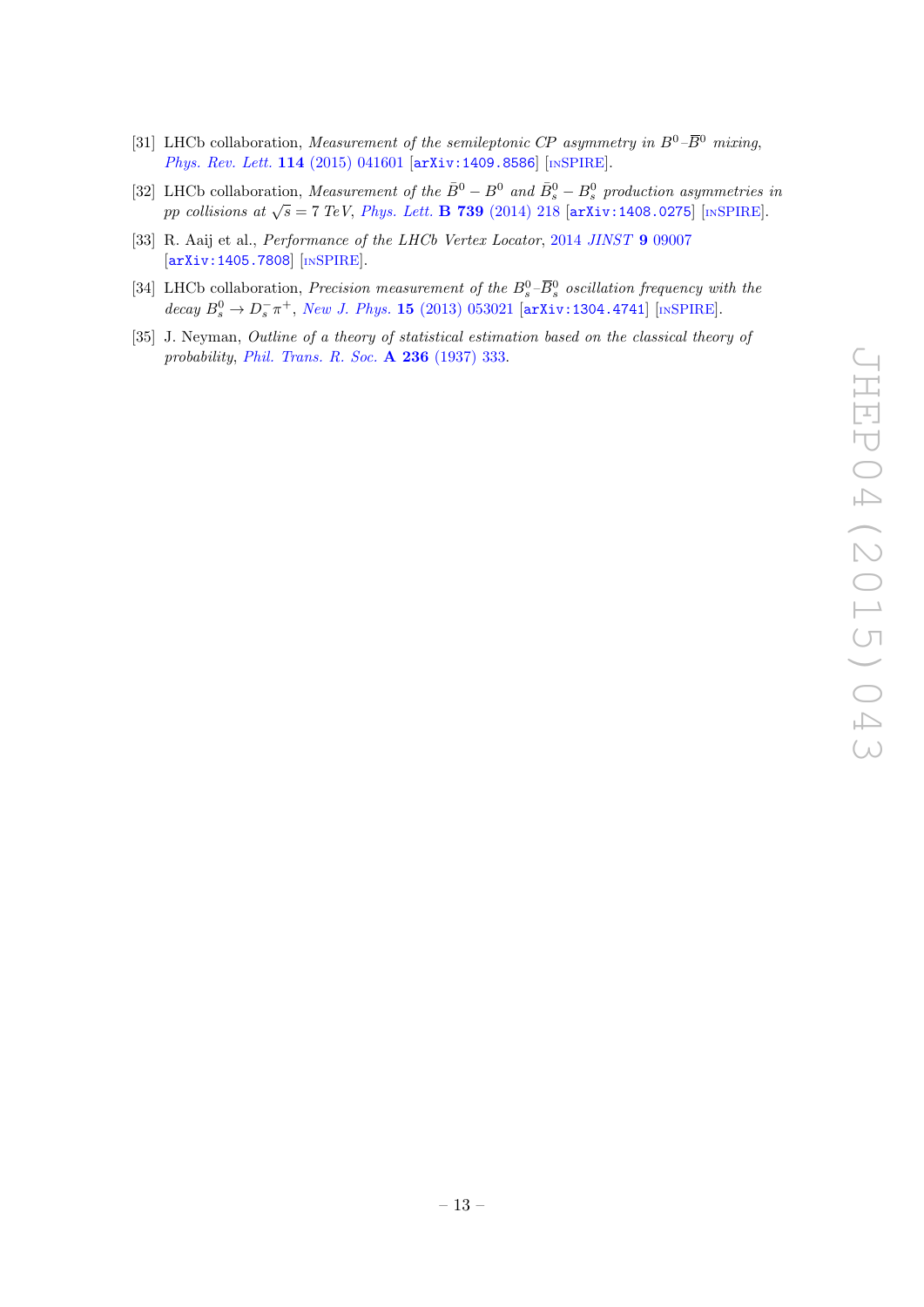## The LHCb collaboration

<span id="page-14-0"></span>R. Aaij $^{41}$ , B. Adeva $^{37}$ , M. Adinolfi $^{46}$ , A. Affolder $^{52}$ , Z. Ajaltouni $^5$ , S. Akar $^6$ , J. Albrecht $^9$ , F. Alessio<sup>38</sup>, M. Alexander<sup>51</sup>, S. Ali<sup>41</sup>, G. Alkhazov<sup>30</sup>, P. Alvarez Cartelle<sup>53</sup>, A.A. Alves Jr<sup>25,38</sup>, S. Amato<sup>2</sup>, S. Amerio<sup>22</sup>, Y. Amhis<sup>7</sup>, L. An<sup>3</sup>, L. Anderlini<sup>17,g</sup>, J. Anderson<sup>40</sup>, R. Andreassen<sup>57</sup>, M. Andreotti<sup>16,f</sup>, J.E. Andrews<sup>58</sup>, R.B. Appleby<sup>54</sup>, O. Aquines Gutierrez<sup>10</sup>, F. Archilli<sup>38</sup>, A. Artamonov<sup>35</sup>, M. Artuso<sup>59</sup>, E. Aslanides<sup>6</sup>, G. Auriemma<sup>25,n</sup>, M. Baalouch<sup>5</sup>, S. Bachmann<sup>11</sup>, J.J. Back<sup>48</sup>, A. Badalov<sup>36</sup>, C. Baesso<sup>60</sup>, W. Baldini<sup>16</sup>, R.J. Barlow<sup>54</sup>, C. Barschel<sup>38</sup>, S. Barsuk<sup>7</sup>, W. Barter<sup>38</sup>, V. Batozskaya<sup>28</sup>, V. Battista<sup>39</sup>, A. Bay<sup>39</sup>, L. Beaucourt<sup>4</sup>, J. Beddow<sup>51</sup>, F. Bedeschi<sup>23</sup>, I. Bediaga<sup>1</sup>, S. Belogurov<sup>31</sup>, I. Belyaev<sup>31</sup>, E. Ben-Haim<sup>8</sup>, G. Bencivenni<sup>18</sup>, S. Benson<sup>38</sup>, J. Benton<sup>46</sup>, A. Berezhnoy<sup>32</sup>, R. Bernet<sup>40</sup>, A. Bertolin<sup>22</sup>, M.-O. Bettler<sup>47</sup>, M. van Beuzekom<sup>41</sup>, A. Bien<sup>11</sup>, S. Bifani<sup>45</sup>, T. Bird<sup>54</sup>, A. Bizzeti<sup>17,*i*</sup>, T. Blake<sup>48</sup>, F. Blanc<sup>39</sup>, J. Blouw<sup>10</sup>, S. Blusk<sup>59</sup>, V. Bocci<sup>25</sup>, A. Bondar<sup>34</sup>, N. Bondar<sup>30,38</sup>, W. Bonivento<sup>15</sup>, S. Borghi<sup>54</sup>, A. Borgia<sup>59</sup>, M. Borsato<sup>7</sup>, T.J.V. Bowcock<sup>52</sup>, E. Bowen<sup>40</sup>, C. Bozzi<sup>16</sup>, D. Brett<sup>54</sup>, M. Britsch<sup>10</sup>, T. Britton<sup>59</sup>, J. Brodzicka<sup>54</sup>, N.H. Brook<sup>46</sup>, A. Bursche<sup>40</sup>, J. Buytaert<sup>38</sup>, S. Cadeddu<sup>15</sup>, R. Calabrese<sup>16,f</sup>, M. Calvi<sup>20,k</sup>, M. Calvo Gomez<sup>36,p</sup>, P. Campana<sup>18</sup>, D. Campora Perez<sup>38</sup>, L. Capriotti<sup>54</sup>, A. Carbone<sup>14,d</sup>, G. Carboni<sup>24,l</sup>, R. Cardinale<sup>19,38,j</sup>, A. Cardini<sup>15</sup>, P. Carniti<sup>20</sup>, L. Carson<sup>50</sup>, K. Carvalho Akiba<sup>2,38</sup>, RCM Casanova Mohr<sup>36</sup>, G. Casse<sup>52</sup>, L. Cassina<sup>20,k</sup>, L. Castillo Garcia<sup>38</sup>, M. Cattaneo<sup>38</sup>, Ch. Cauet<sup>9</sup>, G. Cavallero<sup>19</sup>, R. Cenci<sup>23,t</sup>, M. Charles<sup>8</sup>, Ph. Charpentier<sup>38</sup>, M. Chefdeville<sup>4</sup>, S. Chen<sup>54</sup>, S.-F. Cheung<sup>55</sup>, N. Chiapolini<sup>40</sup>, M. Chrzaszcz<sup>40,26</sup>, X. Cid Vidal<sup>38</sup>, G. Ciezarek<sup>41</sup>, P.E.L. Clarke<sup>50</sup>, M. Clemencic<sup>38</sup>, H.V. Cliff<sup>47</sup>, J. Closier<sup>38</sup>, V. Coco<sup>38</sup>, J. Cogan<sup>6</sup>, E. Cogneras<sup>5</sup>, V. Cogoni<sup>15,e</sup>, L. Cojocariu<sup>29</sup>, G. Collazuol<sup>22</sup>, P. Collins<sup>38</sup>, A. Comerma-Montells<sup>11</sup>, A. Contu<sup>15,38</sup>, A. Cook<sup>46</sup>, M. Coombes<sup>46</sup>, S. Coquereau<sup>8</sup>, G. Corti<sup>38</sup>, M. Corvo<sup>16,f</sup>, I. Counts<sup>56</sup>, B. Couturier<sup>38</sup>, G.A. Cowan<sup>50</sup>, D.C. Craik<sup>48</sup>, A.C. Crocombe<sup>48</sup>, M. Cruz Torres<sup>60</sup>, S. Cunliffe<sup>53</sup>, R. Currie<sup>53</sup>, C. D'Ambrosio<sup>38</sup>, J. Dalseno<sup>46</sup>, P. David<sup>8</sup>, P.N.Y. David<sup>41</sup>, A. Davis<sup>57</sup>, K. De Bruyn<sup>41</sup>, S. De Capua<sup>54</sup>, M. De Cian<sup>11</sup>, J.M. De Miranda<sup>1</sup>, L. De Paula<sup>2</sup>, W. De Silva<sup>57</sup>, P. De Simone<sup>18</sup>, C.-T. Dean<sup>51</sup>, D. Decamp<sup>4</sup>, M. Deckenhoff<sup>9</sup>, L. Del Buono<sup>8</sup>, N. Déléage<sup>4</sup>, D. Derkach<sup>55</sup>, O. Deschamps<sup>5</sup>, F. Dettori<sup>38</sup>, B. Dey<sup>40</sup>, A. Di Canto<sup>38</sup>, A Di Domenico<sup>25</sup>, F. Di Ruscio<sup>24</sup>, H. Dijkstra<sup>38</sup>, S. Donleavy<sup>52</sup>, F. Dordei<sup>11</sup>, M. Dorigo<sup>39</sup>, A. Dosil Suárez<sup>37</sup>, D. Dossett<sup>48</sup>, A. Dovbnya<sup>43</sup>, KD Dreimanis<sup>52</sup>, K. Dreimanis<sup>52</sup>, G. Dujany<sup>54</sup>, F. Dupertuis<sup>39</sup>, P. Durante<sup>6</sup>, R. Dzhelyadin<sup>35</sup>, A. Dziurda<sup>26</sup>, A. Dzyuba<sup>30</sup>, S. Easo<sup>49,38</sup>, U. Egede<sup>53</sup>, V. Egorychev<sup>31</sup>, S. Eidelman<sup>34</sup>, S. Eisenhardt<sup>50</sup>, U. Eitschberger<sup>9</sup>, R. Ekelhof<sup>9</sup>, L. Eklund<sup>51</sup>, I. El Rifai<sup>5</sup>, Ch. Elsasser<sup>40</sup>, S. Ely<sup>59</sup>, S. Esen<sup>11</sup>, H.M. Evans<sup>47</sup>, T. Evans<sup>55</sup>, A. Falabella<sup>14</sup>, C. Färber<sup>11</sup>, C. Farinelli<sup>41</sup>, N. Farley<sup>45</sup>, S. Farry<sup>52</sup>, R. Fay<sup>52</sup>, D. Ferguson<sup>50</sup>, V. Fernandez Albor<sup>37</sup>, F. Ferreira Rodrigues<sup>1</sup>, M. Ferro-Luzzi<sup>38</sup>, S. Filippov<sup>33</sup>, M. Fiore<sup>16,f</sup>, M. Fiorini<sup>16,f</sup>, M. Firlej<sup>27</sup>, C. Fitzpatrick<sup>39</sup>, T. Fiutowski<sup>27</sup>, P. Fol<sup>53</sup>, M. Fontana<sup>10</sup>, F. Fontanelli<sup>19,j</sup>, R. Forty<sup>38</sup>, O. Francisco<sup>2</sup>, M. Frank<sup>38</sup>, C. Frei<sup>38</sup>, M. Frosini<sup>17</sup>, J. Fu<sup>21,38</sup>, E. Furfaro<sup>24,*l*</sup>, A. Gallas Torreira<sup>37</sup>, D. Galli<sup>14,*d*</sup>, S. Gallorini<sup>22,38</sup>, S. Gambetta<sup>19,j</sup>, M. Gandelman<sup>2</sup>, P. Gandini<sup>59</sup>, Y. Gao<sup>3</sup>, J. García Pardiñas<sup>37</sup>, J. Garofoli<sup>59</sup>, J. Garra Tico<sup>47</sup>, L. Garrido<sup>36</sup>, D. Gascon<sup>36</sup>, C. Gaspar<sup>38</sup>, U. Gastaldi<sup>16</sup>, R. Gauld<sup>55</sup>, L. Gavardi<sup>9</sup>, G. Gazzoni<sup>5</sup>, A. Geraci<sup>21,</sup><sup>v</sup>, E. Gersabeck<sup>11</sup>, M. Gersabeck<sup>54</sup>, T. Gershon<sup>48</sup>, Ph. Ghez<sup>4</sup>, A. Gianelle<sup>22</sup>, S. Giani<sup>39</sup>, V. Gibson<sup>47</sup>, L. Giubega<sup>29</sup>, V.V. Gligorov<sup>38</sup>, C. Göbel<sup>60</sup>, D. Golubkov<sup>31</sup>, A. Golutvin<sup>53,31,38</sup>, A. Gomes<sup>1,a</sup>, C. Gotti<sup>20,k</sup>, M. Grabalosa Gándara<sup>5</sup>, R. Graciani Diaz<sup>36</sup>, L.A. Granado Cardoso<sup>38</sup>, E. Graugés<sup>36</sup>, E. Graverini<sup>40</sup>, G. Graziani<sup>17</sup>, A. Grecu<sup>29</sup>, E. Greening<sup>55</sup>, S. Gregson<sup>47</sup>, P. Griffith<sup>45</sup>, L. Grillo<sup>11</sup>, O. Grünberg<sup>63</sup>, B. Gui<sup>59</sup>, E. Gushchin<sup>33</sup>, Yu. Guz<sup>35,38</sup>, T. Gys<sup>38</sup>, C. Hadjivasiliou<sup>59</sup>, G. Haefeli<sup>39</sup>, C. Haen<sup>38</sup>, S.C. Haines<sup>47</sup>, S. Hall<sup>53</sup>, B. Hamilton<sup>58</sup>, T. Hampson<sup>46</sup>, X. Han<sup>11</sup>, S. Hansmann-Menzemer<sup>11</sup>, N. Harnew<sup>55</sup>, S.T. Harnew<sup>46</sup>, J. Harrison<sup>54</sup>, J. He<sup>38</sup>, T. Head<sup>39</sup>, V. Heijne<sup>41</sup>, K. Hennessy<sup>52</sup>, P. Henrard<sup>5</sup>, L. Henry<sup>8</sup>, J.A. Hernando Morata<sup>37</sup>,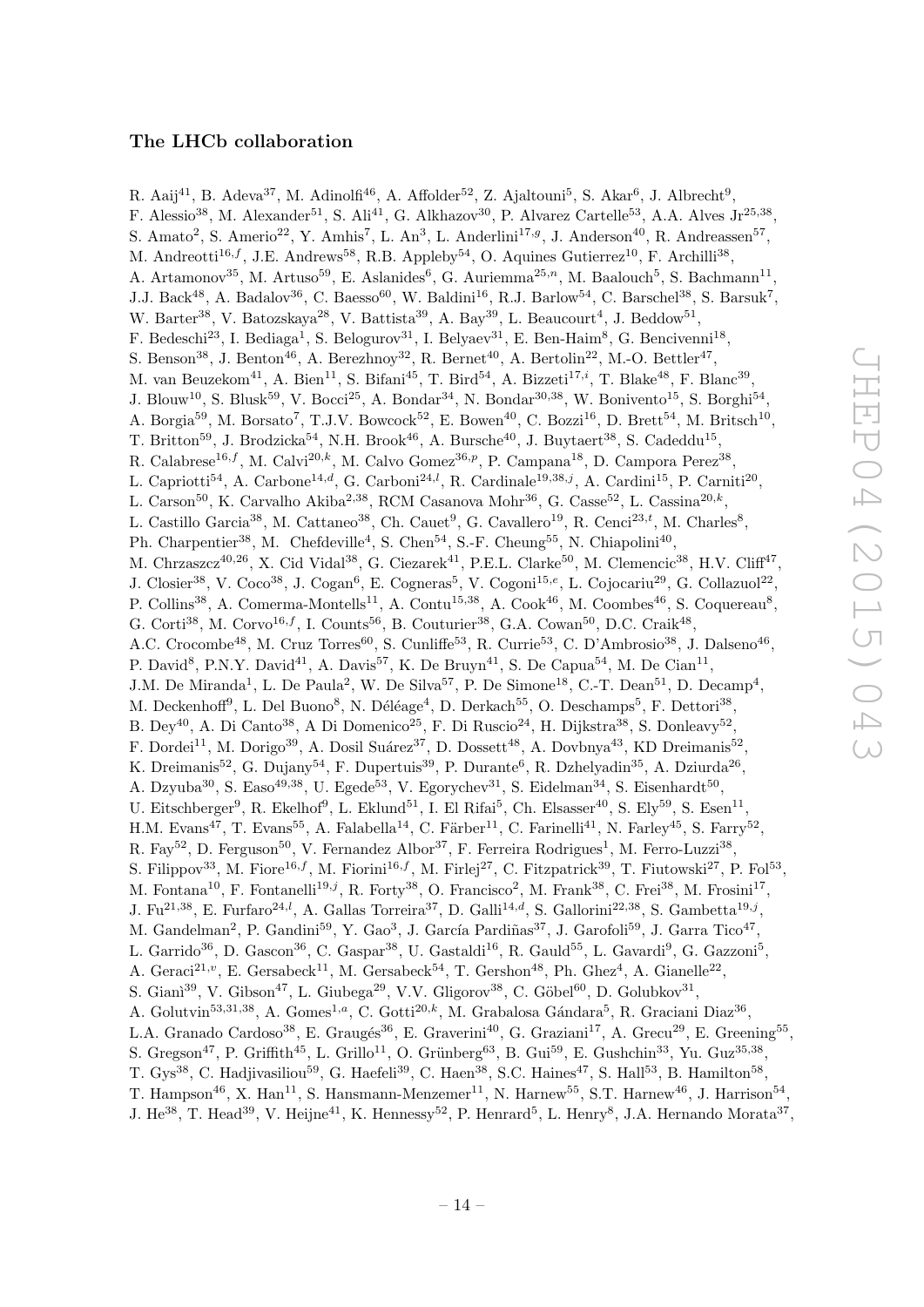E. van Herwijnen<sup>38</sup>, M. Heß<sup>63</sup>, A. Hicheur<sup>2</sup>, D. Hill<sup>55</sup>, M. Hoballah<sup>5</sup>, C. Hombach<sup>54</sup>, W. Hulsbergen<sup>41</sup>, T. Humair<sup>53</sup>, N. Hussain<sup>55</sup>, D. Hutchcroft<sup>52</sup>, D. Hynds<sup>51</sup>, M. Idzik<sup>27</sup>, P. Ilten<sup>56</sup>, R. Jacobsson<sup>38</sup>, A. Jaeger<sup>11</sup>, J. Jalocha<sup>55</sup>, E. Jans<sup>41</sup>, A. Jawahery<sup>58</sup>, F. Jing<sup>3</sup>, M. John<sup>55</sup>, D. Johnson<sup>38</sup>, C.R. Jones<sup>47</sup>, C. Joram<sup>38</sup>, B. Jost<sup>38</sup>, N. Jurik<sup>59</sup>, S. Kandybei<sup>43</sup>, W. Kanso<sup>6</sup>, M. Karacson<sup>38</sup>, T.M. Karbach<sup>38</sup>, S. Karodia<sup>51</sup>, M. Kelsey<sup>59</sup>, I.R. Kenyon<sup>45</sup>, M. Kenzie<sup>38</sup>, T. Ketel<sup>42</sup>, B. Khanji<sup>20,38,k</sup>, C. Khurewathanakul<sup>39</sup>, S. Klaver<sup>54</sup>, K. Klimaszewski<sup>28</sup>, O. Kochebina<sup>7</sup>, M. Kolpin<sup>11</sup>, I. Komarov<sup>39</sup>, R.F. Koopman<sup>42</sup>, P. Koppenburg<sup>41,38</sup>, M. Korolev<sup>32</sup>, L. Kravchuk<sup>33</sup>, K. Kreplin<sup>11</sup>, M. Kreps<sup>48</sup>, G. Krocker<sup>11</sup>, P. Krokovny<sup>34</sup>, F. Kruse<sup>9</sup>, W. Kucewicz<sup>26,o</sup>, M. Kucharczyk<sup>20,k</sup>, V. Kudryavtsev<sup>34</sup>, K. Kurek<sup>28</sup>, T. Kvaratskheliya<sup>31</sup>, V.N. La Thi<sup>39</sup>, D. Lacarrere<sup>38</sup>, G. Lafferty<sup>54</sup>, A. Lai<sup>15</sup>, D. Lambert<sup>50</sup>, R.W. Lambert<sup>42</sup>, G. Lanfranchi<sup>18</sup>, C. Langenbruch<sup>48</sup>, B. Langhans<sup>38</sup>, T. Latham<sup>48</sup>, C. Lazzeroni<sup>45</sup>, R. Le Gac<sup>6</sup>, J. van Leerdam<sup>41</sup>, J.-P. Lees<sup>4</sup>, R. Lefèvre<sup>5</sup>, A. Leflat<sup>32</sup>, J. Lefrançois<sup>7</sup>, O. Leroy<sup>6</sup>, T. Lesiak<sup>26</sup>, B. Leverington<sup>11</sup>, Y. Li<sup>7</sup>, T. Likhomanenko<sup>64</sup>, M. Liles<sup>52</sup>, R. Lindner<sup>38</sup>, C. Linn<sup>38</sup>, F. Lionetto<sup>40</sup>, B. Liu<sup>15</sup>, S. Lohn<sup>38</sup>, I. Longstaff<sup>51</sup>, J.H. Lopes<sup>2</sup>, P. Lowdon<sup>40</sup>, D. Lucchesi<sup>22,r</sup>, H. Luo<sup>50</sup>, A. Lupato<sup>22</sup>, E. Luppi<sup>16,f</sup>, O. Lupton<sup>55</sup>, F. Machefert<sup>7</sup>, I.V. Machikhiliyan<sup>31</sup>, F. Maciuc<sup>29</sup>, O. Maev<sup>30</sup>, S. Malde<sup>55</sup>, A. Malinin<sup>64</sup>, G. Manca<sup>15,e</sup>, G. Mancinelli<sup>6</sup>, P Manning<sup>59</sup>, A. Mapelli<sup>38</sup>, J. Maratas<sup>5</sup>, J.F. Marchand<sup>4</sup>, U. Marconi<sup>14</sup>, C. Marin Benito<sup>36</sup>, P. Marino<sup>23,t</sup>, R. Märki<sup>39</sup>,  $J.$  Marks<sup>11</sup>, G. Martellotti<sup>25</sup>, M. Martinelli<sup>39</sup>, D. Martinez Santos<sup>42</sup>, F. Martinez Vidal<sup>66</sup>, D. Martins Tostes<sup>2</sup>, A. Massafferri<sup>1</sup>, R. Matev<sup>38</sup>, Z. Mathe<sup>38</sup>, C. Matteuzzi<sup>20</sup>, A Mauri<sup>40</sup>, B. Maurin<sup>39</sup>, A. Mazurov<sup>45</sup>, M. McCann<sup>53</sup>, J. McCarthy<sup>45</sup>, A. McNab<sup>54</sup>, R. McNulty<sup>12</sup>, B. McSkelly<sup>52</sup>, B. Meadows<sup>57</sup>, F. Meier<sup>9</sup>, M. Meissner<sup>11</sup>, M. Merk<sup>41</sup>, D.A. Milanes<sup>62</sup>, M.-N. Minard<sup>4</sup>, N. Moggi<sup>14</sup>, J. Molina Rodriguez<sup>60</sup>, S. Monteil<sup>5</sup>, M. Morandin<sup>22</sup>, P. Morawski<sup>27</sup>, A. Mordà<sup>6</sup>, M.J. Morello<sup>23,t</sup>, J. Moron<sup>27</sup>, A.-B. Morris<sup>50</sup>, R. Mountain<sup>59</sup>, F. Muheim<sup>50</sup>, K. Müller<sup>40</sup>, M. Mussini<sup>14</sup>, B. Muster<sup>39</sup>, P. Naik<sup>46</sup>, T. Nakada<sup>39</sup>, R. Nandakumar<sup>49</sup>, I. Nasteva<sup>2</sup>, M. Needham<sup>50</sup>, N. Neri<sup>21</sup>, S. Neubert<sup>11</sup>, N. Neufeld<sup>38</sup>, M. Neuner<sup>11</sup>, A.D. Nguyen<sup>39</sup>, T.D. Nguyen<sup>39</sup>, C. Nguyen-Mau<sup>39,q</sup>, M. Nicol<sup>7</sup>, V. Niess<sup>5</sup>, R. Niet<sup>9</sup>, N. Nikitin<sup>32</sup>, T. Nikodem<sup>11</sup>, A. Novoselov<sup>35</sup>, D.P. O'Hanlon<sup>48</sup>, A. Oblakowska-Mucha<sup>27</sup>, V. Obraztsov<sup>35</sup>, S. Ogilvy<sup>51</sup>, O. Okhrimenko<sup>44</sup>, R. Oldeman<sup>15,e</sup>, C.J.G. Onderwater<sup>67</sup>, B. Osorio Rodrigues<sup>1</sup>, J.M. Otalora Goicochea<sup>2</sup>, A. Otto<sup>38</sup>, P. Owen<sup>53</sup>, A. Oyanguren<sup>66</sup>, B.K. Pal<sup>59</sup>, A. Palano<sup>13,*c*</sup>, F. Palombo<sup>21,*u*</sup>, M. Palutan<sup>18</sup>, J. Panman<sup>38</sup>, A. Papanestis<sup>49</sup>, M. Pappagallo<sup>51</sup>, L.L. Pappalardo<sup>16,f</sup>, C. Parkes<sup>54</sup>, C.J. Parkinson<sup>9,45</sup>, G. Passaleva<sup>17</sup>, G.D. Patel<sup>52</sup>, M. Patel<sup>53</sup>, C. Patrignani<sup>19,j</sup>, A. Pearce<sup>54,49</sup>, A. Pellegrino<sup>41</sup>, G. Penso<sup>25,*m*</sup>, M. Pepe Altarelli<sup>38</sup>, S. Perazzini<sup>14,d</sup>, P. Perret<sup>5</sup>, L. Pescatore<sup>45</sup>, E. Pesen<sup>68</sup>, K. Petridis<sup>46</sup>, A. Petrolini<sup>19,j</sup>, E. Picatoste Olloqui<sup>36</sup>, B. Pietrzyk<sup>4</sup>, T. Pilař<sup>48</sup>, D. Pinci<sup>25</sup>, A. Pistone<sup>19</sup>, S. Playfer<sup>50</sup>, M. Plo Casasus<sup>37</sup>, F. Polci<sup>8</sup>, A. Poluektov<sup>48,34</sup>, I. Polyakov<sup>31</sup>, E. Polycarpo<sup>2</sup>, A. Popov<sup>35</sup>, D. Popov<sup>10</sup>, B. Popovici<sup>29</sup>, C. Potterat<sup>2</sup>, E. Price<sup>46</sup>, J.D. Price<sup>52</sup>, J. Prisciandaro<sup>39</sup>, A. Pritchard<sup>52</sup>, C. Prouve<sup>46</sup>, V. Pugatch<sup>44</sup>, A. Puig Navarro<sup>39</sup>, G. Punzi<sup>23,s</sup>, W. Qian<sup>4</sup>, R Quagliani<sup>7,46</sup>, B. Rachwal<sup>26</sup>, J.H. Rademacker<sup>46</sup>, B. Rakotomiaramanana<sup>39</sup>, M. Rama<sup>23</sup>, M.S. Rangel<sup>2</sup>, I. Raniuk<sup>43</sup>, N. Rauschmayr<sup>38</sup>, G. Raven<sup>42</sup>, F. Redi<sup>53</sup>, S. Reichert<sup>54</sup>, M.M. Reid<sup>48</sup>, A.C. dos Reis<sup>1</sup>, S. Ricciardi<sup>49</sup>, S. Richards<sup>46</sup>, M. Rihl<sup>38</sup>, K. Rinnert<sup>52</sup>, V. Rives Molina<sup>36</sup>, P. Robbe<sup>7</sup>, A.B. Rodrigues<sup>1</sup>, E. Rodrigues<sup>54</sup>, P. Rodriguez Perez<sup>54</sup>, S. Roiser<sup>38</sup>, V. Romanovsky<sup>35</sup>, A. Romero Vidal<sup>37</sup>, M. Rotondo<sup>22</sup>, J. Rouvinet<sup>39</sup>, T. Ruf<sup>38</sup>, H. Ruiz<sup>36</sup>, P. Ruiz Valls<sup>66</sup>, J.J. Saborido Silva<sup>37</sup>, N. Sagidova<sup>30</sup>, P. Sail<sup>51</sup>, B. Saitta<sup>15,e</sup>, V. Salustino Guimaraes<sup>2</sup>, C. Sanchez Mayordomo<sup>66</sup>, B. Sanmartin Sedes<sup>37</sup>, R. Santacesaria<sup>25</sup>, C. Santamarina Rios<sup>37</sup>, E. Santovetti<sup>24,*l*</sup>, A. Sarti<sup>18,*m*</sup>, C. Satriano<sup>25,*n*</sup>, A. Satta<sup>24</sup>, D.M. Saunders<sup>46</sup>, D. Savrina<sup>31,32</sup>, M. Schiller<sup>38</sup>, H. Schindler<sup>38</sup>, M. Schlupp<sup>9</sup>, M. Schmelling<sup>10</sup>,

B. Schmidt<sup>38</sup>, O. Schneider<sup>39</sup>, A. Schopper<sup>38</sup>, M.-H. Schune<sup>7</sup>, R. Schwemmer<sup>38</sup>, B. Sciascia<sup>18</sup>, A. Sciubba<sup>25,*m*</sup>, A. Semennikov<sup>31</sup>, I. Sepp<sup>53</sup>, N. Serra<sup>40</sup>, J. Serrano<sup>6</sup>, L. Sestini<sup>22</sup>, P. Seyfert<sup>11</sup>,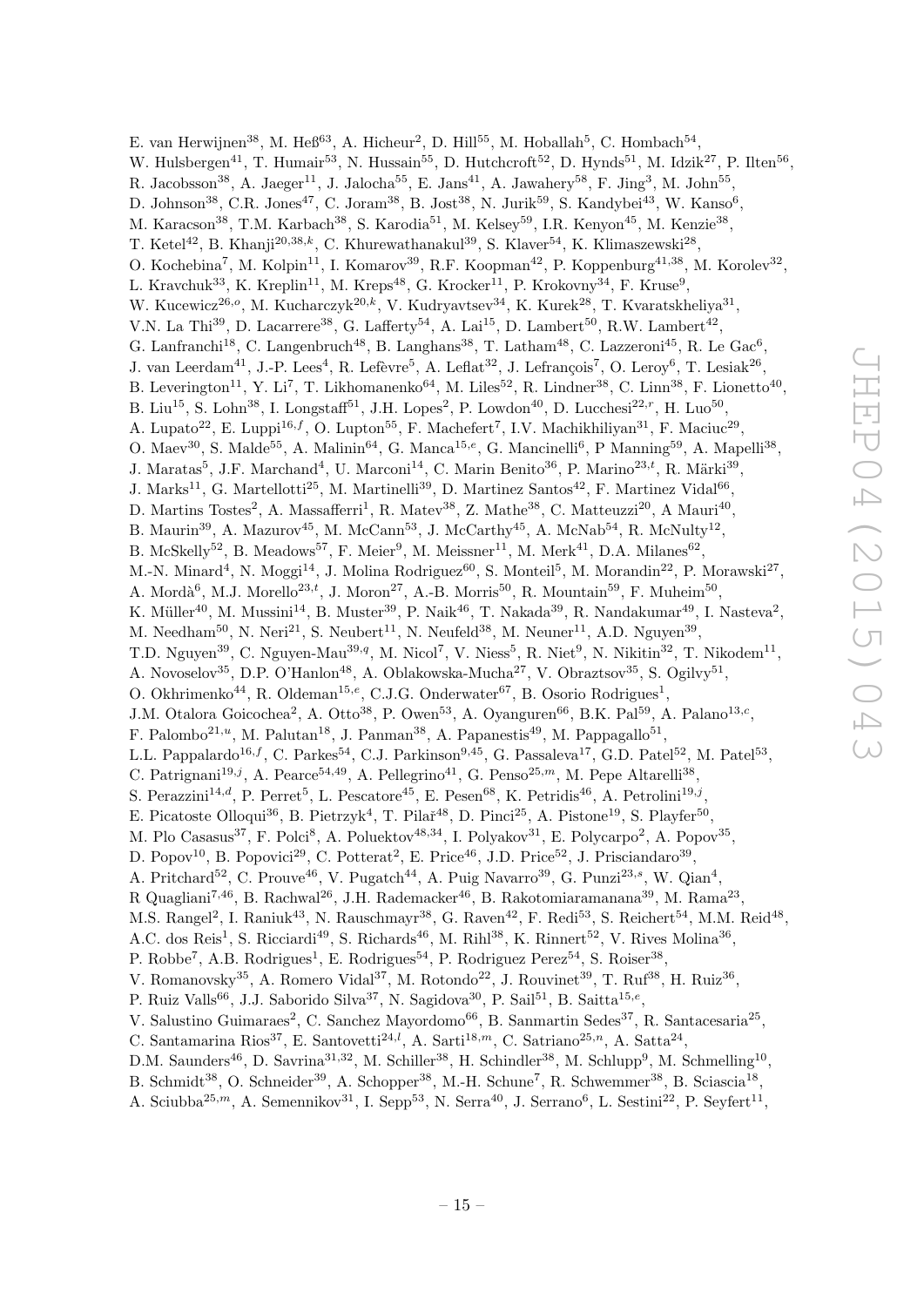M. Shapkin<sup>35</sup>, I. Shapoval<sup>16,43,f</sup>, Y. Shcheglov<sup>30</sup>, T. Shears<sup>52</sup>, L. Shekhtman<sup>34</sup>, V. Shevchenko<sup>64</sup>, A. Shires<sup>9</sup>, R. Silva Coutinho<sup>48</sup>, G. Simi<sup>22</sup>, M. Sirendi<sup>47</sup>, N. Skidmore<sup>46</sup>, I. Skillicorn<sup>51</sup>, T. Skwarnicki<sup>59</sup>, N.A. Smith<sup>52</sup>, E. Smith<sup>55,49</sup>, E. Smith<sup>53</sup>, J. Smith<sup>47</sup>, M. Smith<sup>54</sup>, H. Snoek<sup>41</sup>, M.D. Sokoloff<sup>57</sup>, F.J.P. Soler<sup>51</sup>, F. Soomro<sup>39</sup>, D. Souza<sup>46</sup>, B. Souza De Paula<sup>2</sup>, B. Spaan<sup>9</sup>, P. Spradlin<sup>51</sup>, S. Sridharan<sup>38</sup>, F. Stagni<sup>38</sup>, M. Stahl<sup>11</sup>, S. Stahl<sup>38</sup>, O. Steinkamp<sup>40</sup>, O. Stenyakin<sup>35</sup>, F Sterpka<sup>59</sup>, S. Stevenson<sup>55</sup>, S. Stoica<sup>29</sup>, S. Stone<sup>59</sup>, B. Storaci<sup>40</sup>, S. Stracka<sup>23,t</sup>, M. Straticiuc<sup>29</sup>, U. Straumann<sup>40</sup>, R. Stroili<sup>22</sup>, L. Sun<sup>57</sup>, W. Sutcliffe<sup>53</sup>, K. Swientek<sup>27</sup>, S. Swientek<sup>9</sup>, V. Syropoulos<sup>42</sup>, M. Szczekowski<sup>28</sup>, P. Szczypka<sup>39,38</sup>, T. Szumlak<sup>27</sup>, S. T'Jampens<sup>4</sup>, M. Teklishyn<sup>7</sup>, G. Tellarini<sup>16,f</sup>, F. Teubert<sup>38</sup>, C. Thomas<sup>55</sup>, E. Thomas<sup>38</sup>, J. van Tilburg<sup>41</sup>, V. Tisserand<sup>4</sup>, M. Tobin<sup>39</sup>, J. Todd<sup>57</sup>, S. Tolk<sup>42</sup>, L. Tomassetti<sup>16,f</sup>, D. Tonelli<sup>38</sup>, S. Topp-Joergensen<sup>55</sup>, N. Torr<sup>55</sup>, E. Tournefier<sup>4</sup>, S. Tourneur<sup>39</sup>, K Trabelsi<sup>39</sup>, M.T. Tran<sup>39</sup>, M. Tresch<sup>40</sup>, A. Trisovic<sup>38</sup>, A. Tsaregorodtsev<sup>6</sup>, P. Tsopelas<sup>41</sup>, N. Tuning<sup>41,38</sup>, M. Ubeda Garcia<sup>38</sup>, A. Ukleja<sup>28</sup>, A. Ustyuzhanin<sup>65</sup>, U. Uwer<sup>11</sup>, C. Vacca<sup>15,e</sup>, V. Vagnoni<sup>14</sup>, G. Valenti<sup>14</sup>, A. Vallier<sup>7</sup>, R. Vazquez Gomez<sup>18</sup>, P. Vazquez Regueiro<sup>37</sup>, C. Vázquez Sierra<sup>37</sup>, S. Vecchi<sup>16</sup>, J.J. Velthuis<sup>46</sup>, M. Veltri<sup>17,h</sup>, G. Veneziano<sup>39</sup>, M. Vesterinen<sup>11</sup>, J.V. Viana Barbosa<sup>38</sup>, B. Viaud<sup>7</sup>, D. Vieira<sup>2</sup>, M. Vieites Diaz<sup>37</sup>, X. Vilasis-Cardona<sup>36,p</sup>, A. Vollhardt<sup>40</sup>, D. Volyanskyy<sup>10</sup>, D. Voong<sup>46</sup>, A. Vorobyev<sup>30</sup>, V. Vorobyev<sup>34</sup>, C. Voß<sup>63</sup>, J.A. de Vries<sup>41</sup>, R. Waldi<sup>63</sup>, C. Wallace<sup>48</sup>, R. Wallace<sup>12</sup>, J. Walsh<sup>23</sup>, S. Wandernoth<sup>11</sup>, J. Wang<sup>59</sup>, D.R. Ward<sup>47</sup>, N.K. Watson<sup>45</sup>, D. Websdale<sup>53</sup>, M. Whitehead<sup>48</sup>, D. Wiedner<sup>11</sup>, G. Wilkinson<sup>55,38</sup>, M. Wilkinson<sup>59</sup>, M.P. Williams<sup>45</sup>, M. Williams<sup>56</sup>, H.W. Wilschut<sup>67</sup>, F.F. Wilson<sup>49</sup>, J. Wimberley<sup>58</sup>, J. Wishahi<sup>9</sup>, W. Wislicki<sup>28</sup>, M. Witek<sup>26</sup>, G. Wormser<sup>7</sup>, S.A. Wotton<sup>47</sup>, S. Wright<sup>47</sup>, K. Wyllie<sup>38</sup>, Y. Xie<sup>61</sup>, Z. Xing<sup>59</sup>, Z. Xu<sup>39</sup>, Z. Yang<sup>3</sup>, X. Yuan<sup>34</sup>, O. Yushchenko<sup>35</sup>, M. Zangoli<sup>14</sup>, M. Zavertyaev<sup>10,b</sup>,

L. Zhang<sup>3</sup>, W.C. Zhang<sup>12</sup>, Y. Zhang<sup>3</sup>, A. Zhelezov<sup>11</sup>, A. Zhokhov<sup>31</sup> and L. Zhong<sup>3</sup>

- $1$  Centro Brasileiro de Pesquisas Físicas (CBPF), Rio de Janeiro, Brazil
- <sup>2</sup> Universidade Federal do Rio de Janeiro (UFRJ), Rio de Janeiro, Brazil
- <sup>3</sup> Center for High Energy Physics, Tsinghua University, Beijing, China
- $4$  LAPP, Université de Savoie, CNRS/IN2P3, Annecy-Le-Vieux, France
- $5$  Clermont Université, Université Blaise Pascal, CNRS/IN2P3, LPC, Clermont-Ferrand, France
- $6$  CPPM, Aix-Marseille Université, CNRS/IN2P3, Marseille, France
- <sup>7</sup> LAL, Université Paris-Sud, CNRS/IN2P3, Orsay, France
- LPNHE, Université Pierre et Marie Curie, Université Paris Diderot, CNRS/IN2P3, Paris, France
- $9$  Fakultät Physik, Technische Universität Dortmund, Dortmund, Germany
- $10$  Max-Planck-Institut für Kernphysik (MPIK), Heidelberg, Germany
- $11$  Physikalisches Institut, Ruprecht-Karls-Universität Heidelberg, Heidelberg, Germany
- $12$  School of Physics, University College Dublin, Dublin, Ireland
- <sup>13</sup> Sezione INFN di Bari, Bari, Italy
- <sup>14</sup> Sezione INFN di Bologna, Bologna, Italy
- <sup>15</sup> Sezione INFN di Cagliari, Cagliari, Italy
- <sup>16</sup> Sezione INFN di Ferrara, Ferrara, Italy
- <sup>17</sup> Sezione INFN di Firenze, Firenze, Italy
- <sup>18</sup> Laboratori Nazionali dell'INFN di Frascati, Frascati, Italy
- <sup>19</sup> Sezione INFN di Genova, Genova, Italy<br><sup>20</sup> Sezione INFN di Milano Bicacca, Milan
- <sup>20</sup> Sezione INFN di Milano Bicocca, Milano, Italy<br><sup>21</sup> Seriese INFN di Milano, Milano, Italy
- <sup>21</sup> Sezione INFN di Milano, Milano, Italy
- <sup>22</sup> Sezione INFN di Padova, Padova, Italy
- <sup>23</sup> Sezione INFN di Pisa, Pisa, Italy
- <sup>24</sup> Sezione INFN di Roma Tor Vergata, Roma, Italy
- <sup>25</sup> Sezione INFN di Roma La Sapienza, Roma, Italy
- <sup>26</sup> Henryk Niewodniczanski Institute of Nuclear Physics Polish Academy of Sciences, Kraków, Poland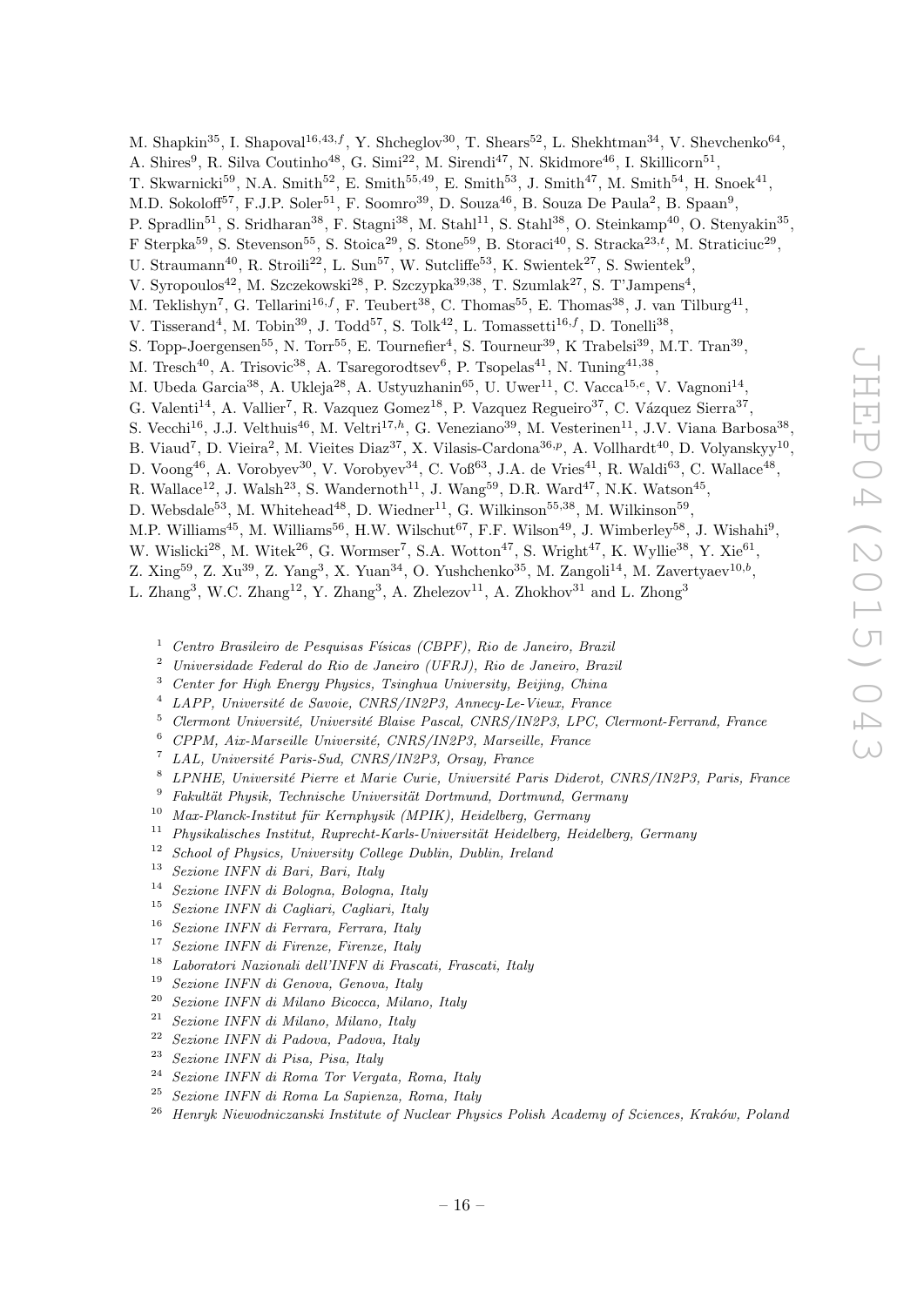- $^{27}$  AGH  $-$  University of Science and Technology, Faculty of Physics and Applied Computer Science, Kraków, Poland
- <sup>28</sup> National Center for Nuclear Research (NCBJ), Warsaw, Poland
- $29$  Horia Hulubei National Institute of Physics and Nuclear Engineering, Bucharest-Magurele, Romania
- <sup>30</sup> Petersburg Nuclear Physics Institute (PNPI), Gatchina, Russia<br><sup>31</sup> Institute of Theoretical and Experimental Physics (ITEP), Mac
- <sup>31</sup> Institute of Theoretical and Experimental Physics (ITEP), Moscow, Russia<br> $\frac{32}{100}$  Institute of Nucleus Physics Moscow State University (CIND MCI), Mosco
- <sup>32</sup> Institute of Nuclear Physics, Moscow State University (SINP MSU), Moscow, Russia<br><sup>33</sup> Institute for Nuclear Present of the Presion Assessment Stimus (NIP PAN), Max
- Institute for Nuclear Research of the Russian Academy of Sciences (INR RAN), Moscow, Russia
- $34$  Budker Institute of Nuclear Physics (SB RAS) and Novosibirsk State University, Novosibirsk, Russia
- <sup>35</sup> Institute for High Energy Physics (IHEP), Protvino, Russia
- <sup>36</sup> Universitat de Barcelona, Barcelona, Spain
- <sup>37</sup> Universidad de Santiago de Compostela, Santiago de Compostela, Spain
- <sup>38</sup> European Organization for Nuclear Research (CERN), Geneva, Switzerland
- $39$  Ecole Polytechnique Fédérale de Lausanne (EPFL), Lausanne, Switzerland
- $^{40}$  Physik-Institut, Universität Zürich, Zürich, Switzerland
- <sup>41</sup> Nikhef National Institute for Subatomic Physics, Amsterdam, The Netherlands
- <sup>42</sup> Nikhef National Institute for Subatomic Physics and VU University Amsterdam, Amsterdam, The Netherlands
- <sup>43</sup> NSC Kharkiv Institute of Physics and Technology (NSC KIPT), Kharkiv, Ukraine
- <sup>44</sup> Institute for Nuclear Research of the National Academy of Sciences (KINR), Kyiv, Ukraine
- <sup>45</sup> University of Birmingham, Birmingham, United Kingdom
- <sup>46</sup> H.H. Wills Physics Laboratory, University of Bristol, Bristol, United Kingdom
- <sup>47</sup> Cavendish Laboratory, University of Cambridge, Cambridge, United Kingdom
- <sup>48</sup> Department of Physics, University of Warwick, Coventry, United Kingdom
- <sup>49</sup> STFC Rutherford Appleton Laboratory, Didcot, United Kingdom
- <sup>50</sup> School of Physics and Astronomy, University of Edinburgh, Edinburgh, United Kingdom
- <sup>51</sup> School of Physics and Astronomy, University of Glasgow, Glasgow, United Kingdom
- <sup>52</sup> Oliver Lodge Laboratory, University of Liverpool, Liverpool, United Kingdom
- <sup>53</sup> Imperial College London, London, United Kingdom
- $54$  School of Physics and Astronomy, University of Manchester, Manchester, United Kingdom
- <sup>55</sup> Department of Physics, University of Oxford, Oxford, United Kingdom<br><sup>56</sup> Massachusette Institute of Technology, Cambridge, MA, United States
- <sup>56</sup> Massachusetts Institute of Technology, Cambridge, MA, United States
- <sup>57</sup> University of Cincinnati, Cincinnati, OH, United States
- <sup>58</sup> University of Maryland, College Park, MD, United States
- <sup>59</sup> Syracuse University, Syracuse, NY, United States
- $60$  Pontifícia Universidade Católica do Rio de Janeiro (PUC-Rio), Rio de Janeiro, Brazil, associated to <sup>2</sup>
- $61$  Institute of Particle Physics, Central China Normal University, Wuhan, Hubei, China, associated to <sup>3</sup>
- $62$  Departamento de Fisica, Universidad Nacional de Colombia, Bogota, Colombia, associated to  $8$
- <sup>63</sup> Institut für Physik, Universität Rostock, Rostock, Germany, associated to <sup>11</sup><br><sup>64</sup> Metianal Research Centre Kurchsten Institute Meeseen Puesie, associated to
- <sup>64</sup> National Research Centre Kurchatov Institute, Moscow, Russia, associated to <sup>31</sup><br><sup>65</sup> Yandar School of Data Anglusia, Moscow, Pussia, associated to <sup>31</sup>
- <sup>65</sup> Yandex School of Data Analysis, Moscow, Russia, associated to  $31$ <br><sup>66</sup> Institute de Fisies Generalise (IEIC), Heinweitet de Valencie G
- <sup>66</sup> Instituto de Fisica Corpuscular (IFIC), Universitat de Valencia-CSIC, Valencia, Spain, associated to <sup>36</sup>
- $67$  Van Swinderen Institute, University of Groningen, Groningen, The Netherlands, associated to  $41$
- $68$  Celal Bayar University, Manisa, Turkey, associated to  $38$
- $a$  Universidade Federal do Triângulo Mineiro (UFTM), Uberaba-MG, Brazil
- <sup>b</sup> P.N. Lebedev Physical Institute, Russian Academy of Science (LPI RAS), Moscow, Russia